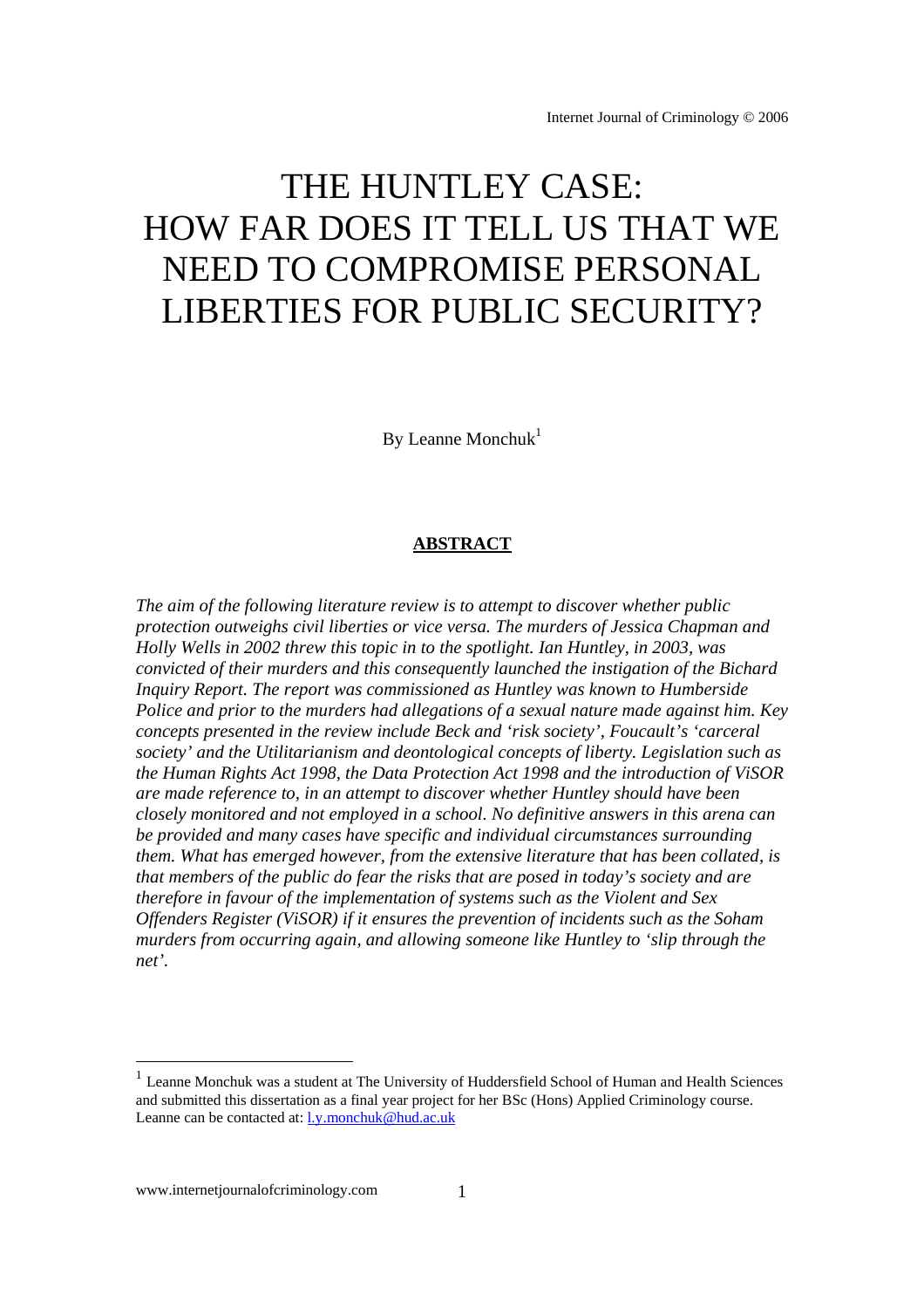## **INTRODUCTION**

In 2002 Jessica Chapman and Holly Wells, two school children from Soham, Cambridgeshire, were murdered. In 2003, Ian Huntley was found guilty of their murder. This relatively recent event is still proving topical both in the media and criminal justice system. It raised considerable concern amongst the public and highlighted anxieties about the functioning and procedures of a number of statutory agencies, as it was discovered that Huntley had a number of previous allegations made against him. These allegations ranged from engaging in consensual sexual intercourse with girls under the age of sixteen years to rape. This therefore, constantly raised the question 'how could an individual, already known to pose a risk to young girls, 'slip through the net' and be employed at a school'?

The purpose of this critical literature review is to investigate whether civil liberties outweigh public protection or vice versa. Even though Ian Huntley was never cautioned or convicted of having either consensual or non consensual sexual intercourse with minors, there were some concerns and reports made against him. These were then either deleted, recorded incorrectly or never even noted (Bichard, 2004). Therefore, the aims and objectives of the review is to look into the Government report produced by Sir Michael Bichard and link the issues and key points raised to key criminological theories and concepts.

The critical literature review will consequently discuss the philosophical concept of liberty along with the concept of increased surveillance. Contrasting philosophies of liberty, namely the deontological Kantian discourse with a more Utilitarian approach, as written by Jeremy Bentham, will be placed within a third paradigm, Michel Foucault's work surrounding power and control.

According to Beck, the move into late modernity has *'…manufactured uncertainty…and everybody is facing unknown and barely calculable risks'* (Beck, 1998 cited in Prins, 1999 pg.1). Thus, we are living in a 'risk society' where individuals take risks daily. These risks however, need to be assessed and managed accordingly to ensure that the probability of harm is minimal. Huntley was never acknowledged to be a potential risk as information held regarding his allegations was deleted. Humberside Police, possibly fearing 'risk' from prosecution themselves, deleted this information as they thought they were required to under the Data Protection Act 1998. Therefore, one of the main concerns surrounding the Soham murders was why numerous pieces of 'soft intelligence' were deleted, when if the numerous reports made against Huntley were retained, a development of Huntley's sexual profile would have been established. However, returning to Ulrich Beck, risks are unknown and barely calculable, Huntley may never have posed any serious threats. This leads onto Foucault's concept of surveillance and governmentality.

Foucault's work on surveillance, developed from that of Bentham, and the 'Panopticon' is a key theme. The Panopticon, an inspection house, allowed the unobserved observation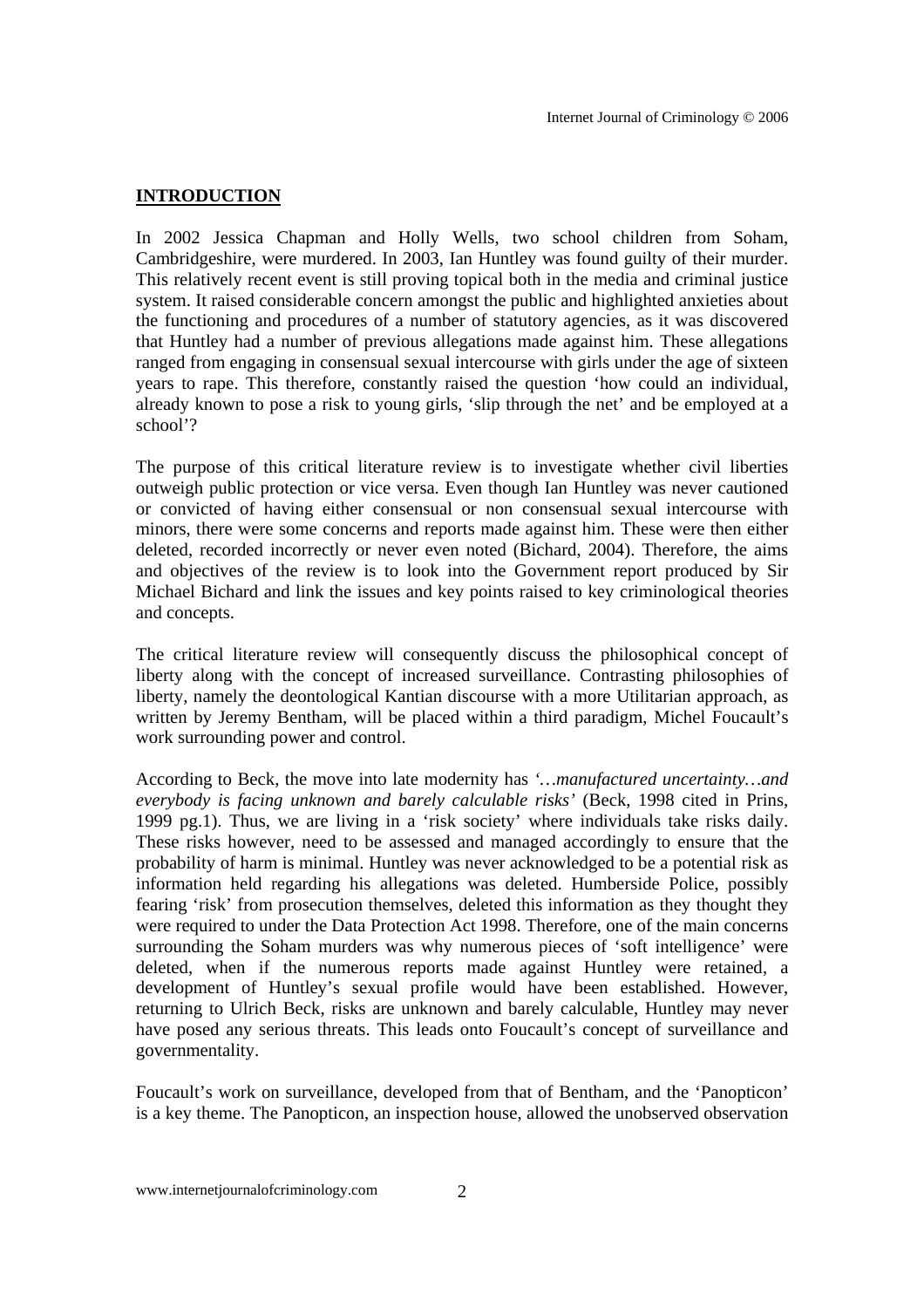of inmates resulting in the inmates controlling themselves (Rock, 2002 cited in Maguire et al 2002). Foucault argued that *'The carceral society was a machine in which everyone was supposed to be caught…it relied on diffuse control through unseen monitoring and the individualization…of control'* (Rock, 2002 cited in Maguire et al, 2002 pg.64). This idea of increased surveillance parallels with the emerging theme of increased surveillance in today's society, where citizens are observing others to assess their behaviour. This links to governmentality, the devolvement of power from the State, where individuals are responsible for implementing surveillance procedures. An example of this concept is provided in the Bichard report when a neighbour of Huntley's commented *'there was something funny going on'* (Bichard, 2004 pg.37).

There are various documents that need to be examined as demonstrations of the above concepts. These are the Data Protection Act 1998, The Human Rights Act 1998, The Bichard Inquiry Report and the introduction of ViSOR (Violent and Sex Offenders Register).

This critical literature review will commence with the methodology. This section will define the term secondary research along with providing a critical analysis of the varying methods used to conduct the review. The literature review will then follow, providing a balanced and critical overview of the published work of Kant, Bentham, Beck and Foucault in relation to the Soham murders and the publication of the Bichard Inquiry. This then leads onto the discussion section. Here, the findings of the review will be related back to the questions and aims posed, to discover whether the findings have met the initial questions. The literature review will then be concluded with a re-statement of the main findings.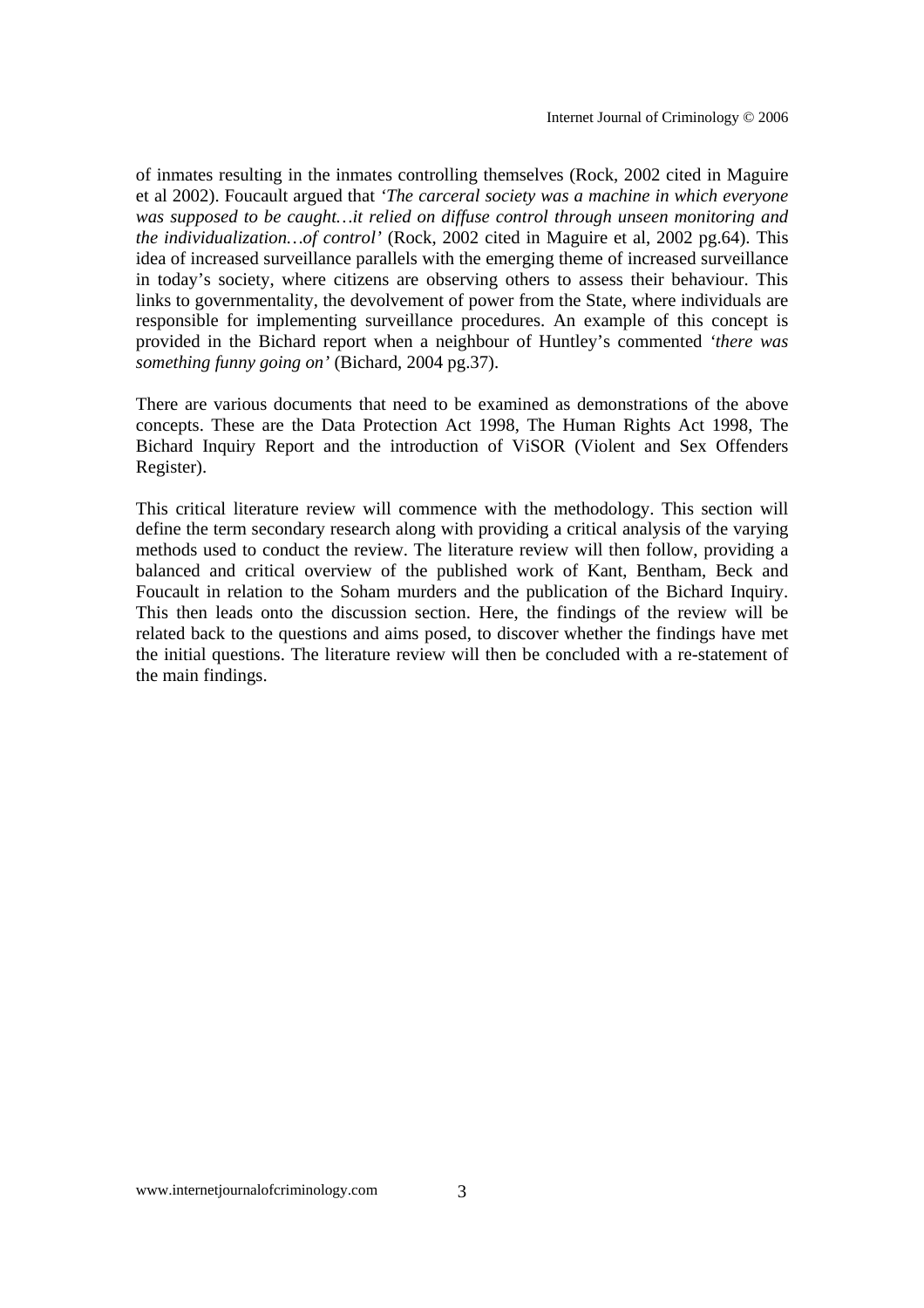#### **METHODOLOGY**

The subject of civil liberties versus public protection is currently proving to be a very topical subject area. Examples include; the current fears surrounding terrorism (Whitehead, 2006), the recent coverage that teachers cautioned or even convicted of a sexual offence are still being employed within the education system, for example the case of William Gibson (Greenhill *et al*, 2006) and the continuing mention of the 'Name and Shame' campaign, instigated by the News of the World, to publish the names of paedophiles living in the community (www.news.bbc.co.uk).

The subject area surrounding Ian Huntley, civil liberty and public protection, as previously mentioned, was chosen owing to the issues surrounding this case specifically, along with its popularity in the media. Whether or not this case appeared to take precedence due to the subject matter and issues surrounding it, Huntley's previous allegations, or whether there was just simply no other news to report at that time, perhaps warrants further research. Nonetheless, whatever the 'newsworthiness' of the story, there are key issues which are of broader significance.

This section of the review is imperative in addressing the sources of information used to collect and collate information relevant to the review. Hart defines the methodology section of a literature review as; *'A system of methods and rules to facilitate the collection and analysis of data. It provides the starting point for choosing an approach made up of theories, ideas, concepts and definitions for the topic'* (Hart,1998 pg.28). However, before a concise explanation of the methodology implemented for this review is described, a definition of criminological research needs to be considered.

Garland (2002) defines criminology as *'a specific genre of discourse and inquiry about crime that has developed in the modern period and that can be distinguished from other ways of talking and thinking about criminal conduct'* (pg. 7). Noaks and Wincup (2004) comment upon the importance of criminological research because it provides the opportunity to research the area of unreported crime, *'because it leads to an 'appreciation' of the social world from the point of view of the offender, victim or criminal justice professional'* (pg.13) and because it contributes to the development of polices of crime control. The subject area focused on in the literature provides an excellent example of the investigation and development of polices to attempt to curb the 'risk' of an incident similar to that of the Soham murders occurring again, hence the production of the Bichard report and the instigation of ViSOR.

Owing to the subject area that formulates the literature review and as numerical data will not be used, the review will be of a qualitative nature. Bryman defines qualitative research as research that emphasises words rather than quantification (2001). Noaks and Wincup (2004), support the use of qualitative research in the field of criminology, stating that *'qualitative research has a long and distinguished history in the social sciences'* (pg.3) and identify that qualitative research in the criminological field can be dated back to the 1920's and the Chicago School. More specifically, the research strategy primarily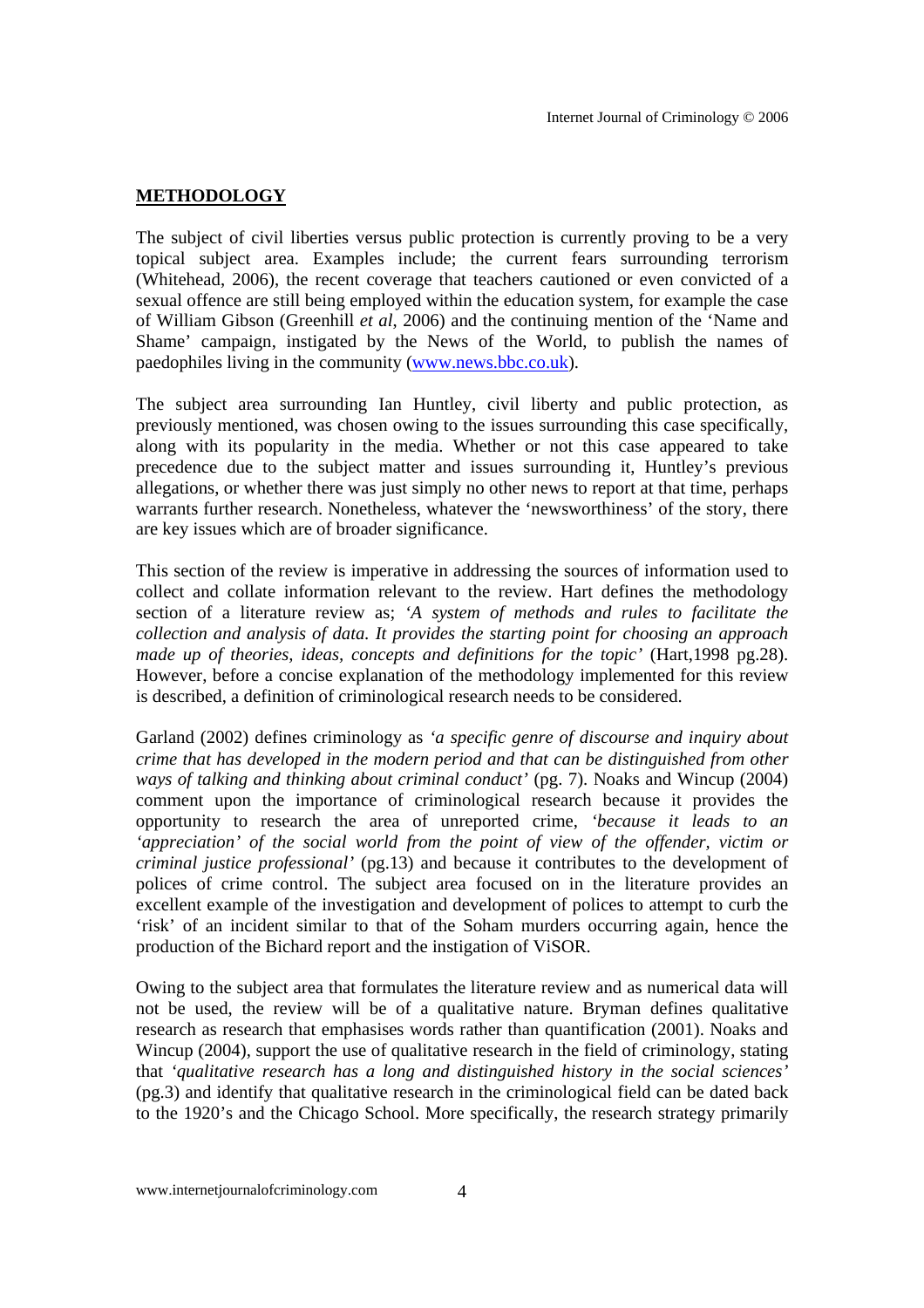consisted of an investigation surrounding the topic of epistemology. Epistemology *'…denotes a branch of philosophy dealing with the nature, kinds, conditions, scope, and mutual relations of belief, doubt, truth and knowledge'* (Pablo, 2001 pg.176). An epistemological focus is clearly visible in the review as literature that has been investigated and considered for inclusion in the review is predominantly philosophical works from key writers in the field, such as Ulrich Beck, Michel Foucault and John Stuart Mill.

Due to the limited timescale available to complete the study, research in the secondary form was the only realistic approach to adopt. Even if there was a more flexible timescale, the collection of primary data specifically surrounding the Soham murders would have proved unfeasible. This is due to the high profile of the case, with the involvement of statutory agencies proving key in relation to the lack of information retained about Huntley.

Hart recommends executing a literature review and comments that a review of literature is important; *'…because without it you will not acquire an understanding of your topic, of what has already been done on it, how it has been researched and what the key issues are'* (Hart, 1998 pg.1).

Initially, the main research method that was implemented was the Internet. As the Huntley case raised many concerns and incidents from the past, it was appropriate to use the internet to search credible websites, such as the BBC and the Times, in an attempt to try and gain a general understanding of Huntley's 'criminal' history. Bell (2005) makes note to using websites such as the BBC, praising their specialist sections and well referenced reports. Other websites, such as the websites of tabloid newspapers, for example the News of the World, were disregarded due to their rather emotive and perhaps elaborative headlines. Obtaining a general understanding of the case of the Soham murders was extremely important in discovering the scope and avenues that the review could take. It also helped to obtain an understanding of the case and the impact that the case had in relation to the criminal justice system.

The internet, as a research tool, must be used carefully however. Scott, 1990 (cited in Bryman, 2001) highlights some important criteria when considering using the Internet. These include the authenticity of the website and the credibility of it. However, as well as utilising the Internet to obtain relevant information, the use of an autobiography produced further interest into the subject area, along with helping to define the scope of the project further.

The first book that was read was entitled '*Goodbye, Dearest Holly*', written by one of the victim's father's, Kevin Wells. This provided a detailed account of being involved in a tragedy that resulted in the immediate intrusion of both the media and the criminal justice system. Questions raised in the book by Kevin Wells were mirrored by members of society. How could a man, with previous allegations involving young females, be employed as a caretaker at a school? This book provided an extremely detailed account of the investigation that was launched by Cambridgeshire Police. When reading the book, it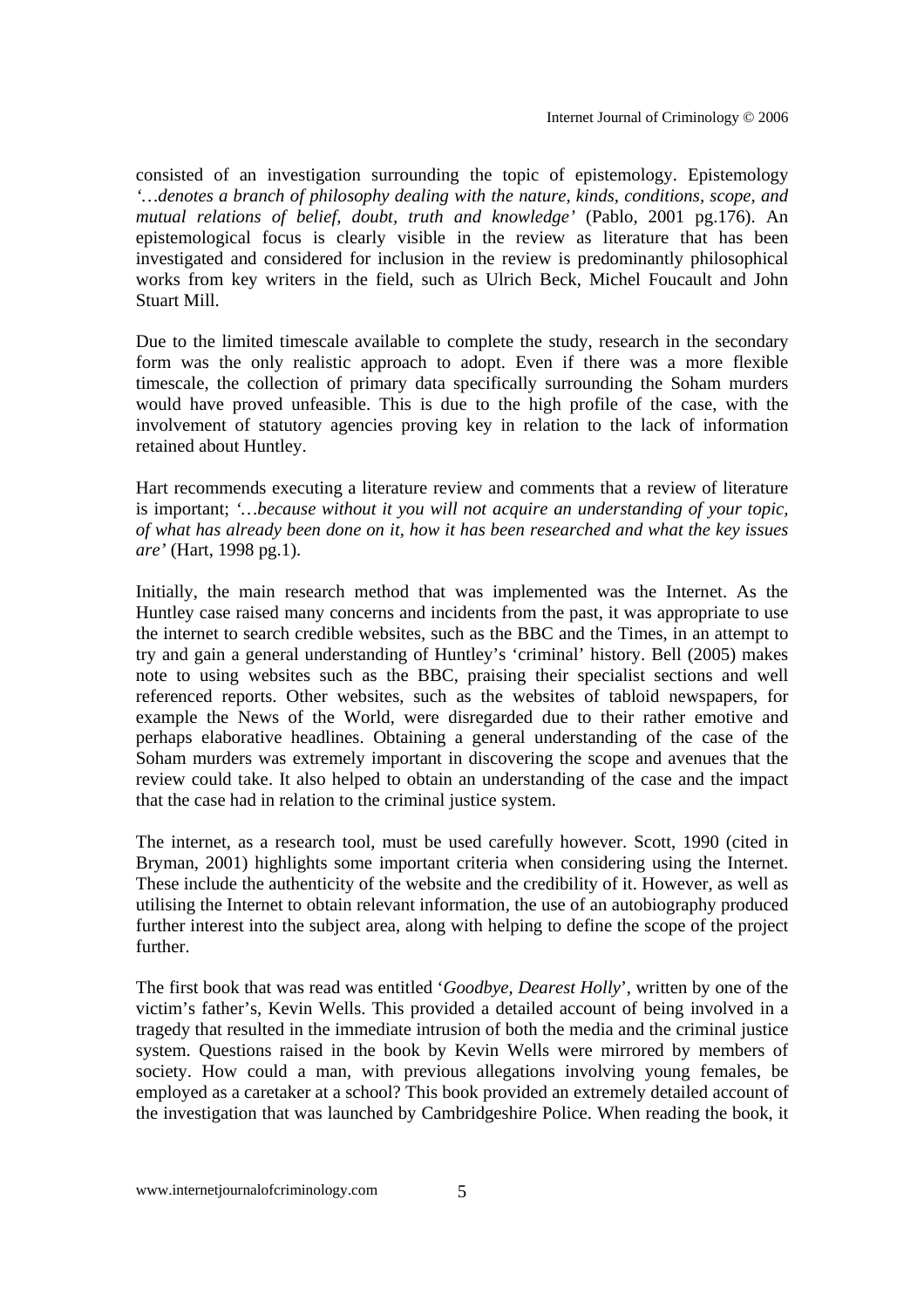was rather important not to adopt an emotional stance, due to the book obviously being written in an emotive style. Bell (2005) suggests *'try to stand in the position of the author of the document and see through his…eyes'* (pg.133). Obviously, Kevin Wells in some parts of his book, for example regarding Police procedure, may have been slightly biased. Bell writes, *'if you detect bias, that does not necessarily mean that the document should be dismissed as worthless'* (2005, pg.132). Reference in the book was briefly made to the Bichard Report; hence, the next step in the methodology was to review the inquiry that was produced investigating into an accumulation of failings, ultimately resulting in the Soham murders. It was imperative to review the report as it was specifically produced as a result of the murders.

The Bichard Inquiry Report was commissioned in 2004 by the then Home Secretary, David Blunkett MP, to *'urgently enquire into child protection procedures in Humberside Police and Cambridgeshire Constabulary in the light of the recent trail and conviction of Ian Huntley for the murder of Jessica Chapman and Holly Wells'* (Bichard, 2004 pg.1). This report was a key document in attempting to address the questions and aims described in the introduction. Perhaps, owing to a rather limited time frame, less time should have been spent reviewing many of the cases that were investigated by Sir Michael, but more time focusing on the recommendations made. However, a thorough review of this particular key paper highlighted specific key areas that would form the focus of the literature review.

Reading the information provided in the review, from a criminological viewpoint, key themes emerged. For example, the risks that Huntley posed to the children were statistically high, due to a number of sexual allegations previously made against him. The flawed monitoring of Huntley, using databases and other forms of technology, such as telecommunications, is a prime example of Beck's work on late modernity and the 'risk society' (Beck, 1992) and in the words of Virilio, *'…[if we wish] to continue with technology….we must think about both the substance and the accident…'* (1983, cited in Adam et al, 2000 pg.33). The Bichard Report also identified the concept of requiring an increase in surveillance. The stance that Huntley should have been monitored and watched closely taps into Foucault's work on the Panopticon, which then leads onto the impact of both the Data Protection Act and the Human Rights Act.

Consequently, information surrounding the subject of risk was obtained through the Huddersfield University library. The library catalogue was searched and as suggested by Bell (2005), book titles were scanned and the most 'suitable' books that linked to the subject area were obtained. However, as the issue of risk is an expansive and varying one, texts had to be selected carefully. Therefore the search had to be refined with the key writers of risk being included and those performing secondary analysis on the topic, being excluded. Hence, books by Beck, Douglas, Hudson and Lupton were obtained. Whilst reading extensively around the topic of risk, due to the limited time scale, indexes proved imperative to exclude more general work around risk to allow the inclusion of risk in relation to public protection. Bell (2005) suggests scanning the content of chapters, index lists and references to ensure that no time is wasted analysing information that would prove erroneous to the review. Other books included the key text of 'Discipline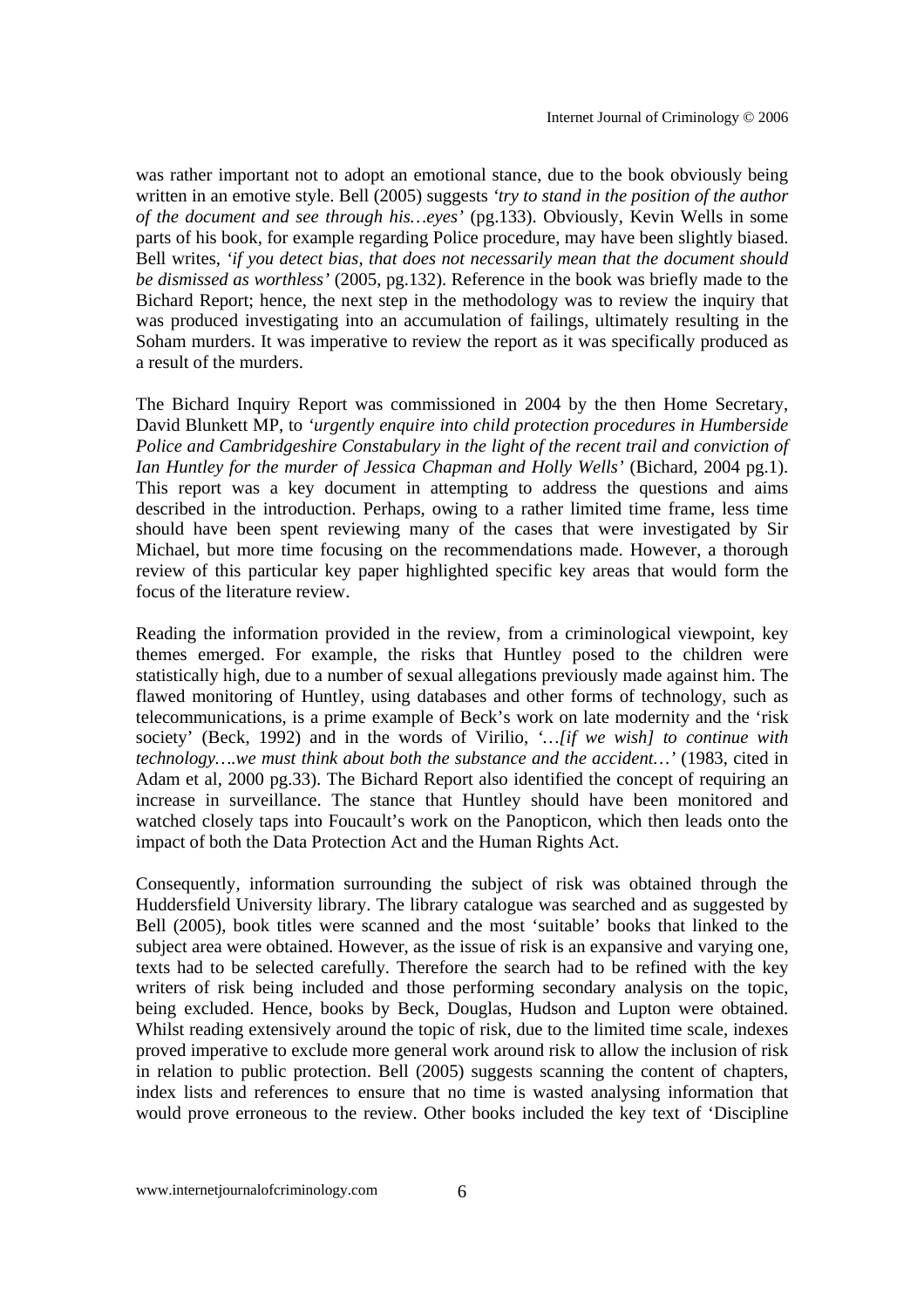and Punish' by Foucault and 'On Liberty' by Mill. Numerous texts surrounding the Data Protection Act and the Human Rights Acts were discovered, but as this information is written in Statue, a range of differing sources were not required.

Journals, both in hard copy and electronic form were used. Key criminological journals were initially reviewed specifically in relation to the case. A limited number of results, however, revealed that journals relating to the Huntley case were minimal. Therefore, the methodology had to be re-focused and adopt a more health orientated approach. One particular journal that appeared to contain many articles relating to the Soham murders was the 'Police Review'. Unfortunately, the library did not subscribe to this journal, perhaps, as mentioned by Bell, due to the expense of subscribing to journals; *'Journals are expensive…many institutions have to make decisions about what they can afford'* (2005, pg.81). The collection of journal articles proved rather 'addictive' however, and after a considerable number of articles being obtained, either in hard copy or in electric form, the search for journal articles had to be narrowed immensely. This was done by rereading the question and the aims of the review.

Emailing key organisations in the criminal justice field proved rather disappointing (refer to Appendix 1). The Police, NACRO and the human rights organisation, Liberty were emailed in an attempt to discover the organisation's ethos surrounding public protection and civil liberties, specifically in relation to the recent implementation of ViSOR (the Violent and Sex Offenders Register). NACRO, the National Association for the Care and Resettlement of Offenders, did respond to the email, but claimed that they did not understand the nature of the topic. However, this was confounded by statements found on their website, which appeared to show some concern about the balance between public protection and civil liberties. For example, in a statement released by NACRO they stated that *'we have got to learn to distinguish between the vast majority of ex-offenders who pose no risk whatsoever and the Ian Huntley's of the world'* (www.nacro.org). Liberty was emailed along with Lancashire Constabulary, who actually formulated the concept of ViSOR, but did not reply to the email. These non-responses prompted the resending of the email to another member of the organisation. The method of emailing perhaps should have been substituted with another research method. For example, a structured interview with members of the organisation, perhaps over the telephone may have proved useful. However, if these organisations consented to being interviewed, interviewing as a research method can prove problematic. For example, error may occur due to the interviewee misinterpreting the question being asked along with the risk that the interviewer may record the data produced by the interviewee incorrectly (Bryman, 2001). This would have also provided a source of primary research, problematic due to the reasons previously stated.

The key words, therefore that were used in an attempt to collect relevant information for the review were; risk society, public protection, civil liberty, data protection and human rights. A constant problem that was experienced whilst collating information for the review however, was the volume of information that was available, specifically work on risk and liberty. The criterion for work either included or excluded in the literature review was decided by re-reading the aims and objectives of the review. This proved extremely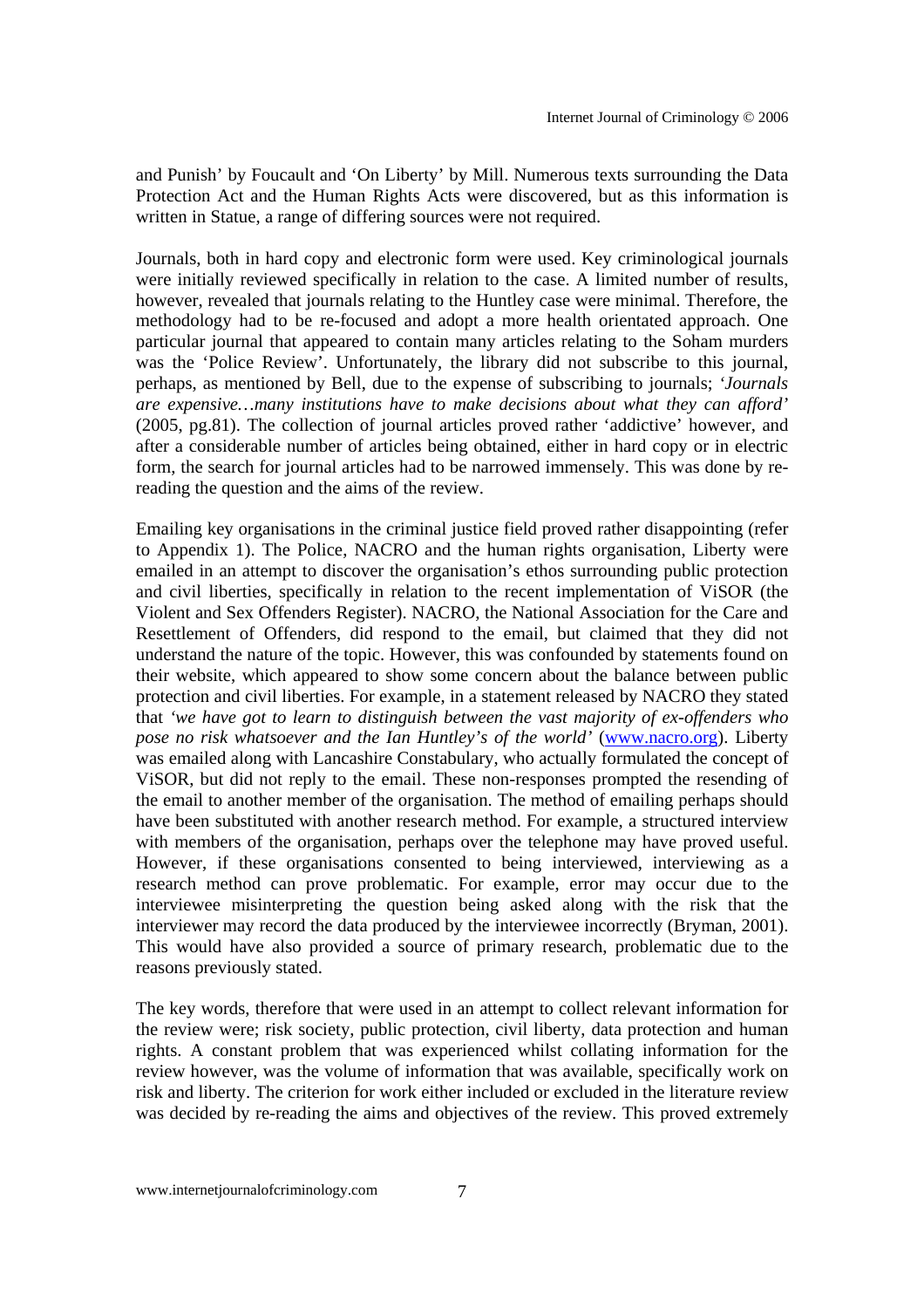useful. When considering whether the content of an article should be included the following factors were considered; Does this relate to the subject of civil liberty and public protection? Does it link to the Soham case? Where is the source from? Who is it produced by? Is it written by a key writer in the field?

The varying forms of research methods implemented were; the Internet, an autobiography, books, journals and the use of electronic mail. Despite various problems, for example the unsuccessful use of emails and the vast amount of information collected from books and journals, key concepts and extremely interesting data was still effectively extracted to help construct the review.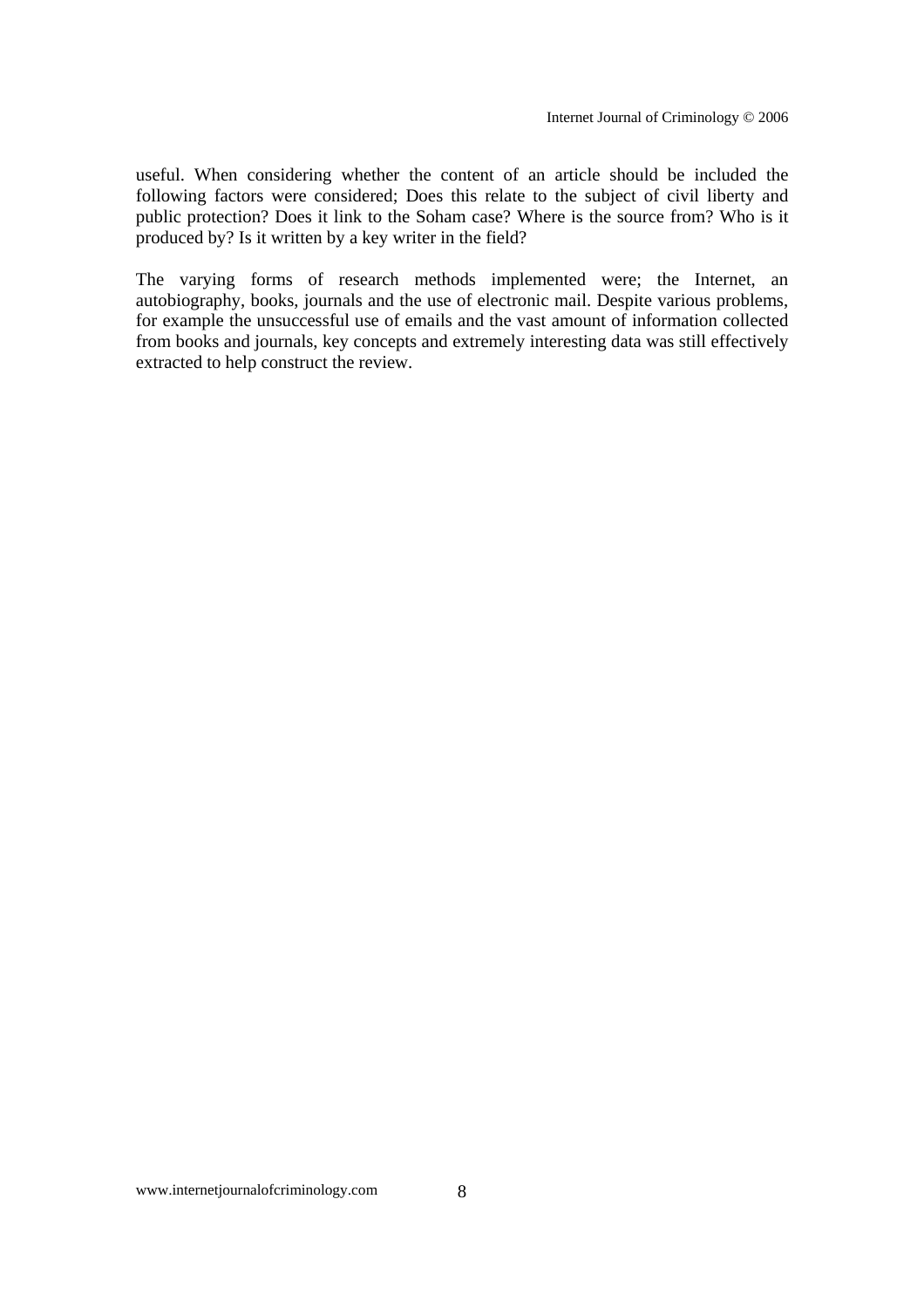#### **LITERATURE REVIEW**

The murder of Jessica Chapman and Holly Wells in 2002 led to an extremely high profile investigation. In 2003, Ian Huntley was found guilty of their murders and was sentenced to a minimum of 40 years imprisonment (www.news.independent.co.uk). Further investigation into the case, discovered that Huntley actually had a string of sexual allegations involving females under the age of 16 years. The allegations, however, were made against Huntley whilst he was living in Grimsby, Humberside. By October 2001, Huntley was employed as caretaker at Soham Village College, Cambridgeshire. On the  $4<sup>th</sup>$  August 2002 the girls were murdered. On the revelation of Huntley's history involving young females in Humberside, the immediate public and media reaction was how someone like Huntley could be employed within a Cambridgeshire school?

There are many important themes that have emerged from a closer investigation into the Soham case. It also allows the application of key criminological theories that underpin many of the identified themes and developments derived from the case. This part of the review will commence with a brief introduction into the subject area, and will outline the scope of the review. Key themes and issues that will be addressed in the review, in an attempt to meet the aims and objectives stated in the introduction, will be presented using headings. This will provide a concise and clear approach to the subject area.

#### **The Bichard Report:**

The Bichard Report was produced highlighting the findings into the errors that occurred, in data retention and data sharing amongst statutory agencies, consequently leading to the murders (refer to page 9 for its brief) and to provide recommendations to try and ensure the prevention of something similar. As Beaumont (1999) comments, the Government have to be seen to respond officially to serious incidents of crime, such as the Soham murders. However, the report, in some instances, relies on the memories of many of its witnesses and rather brief information surrounding allegations etc. The information surrounding Huntley was rather scarce and insufficient before the Soham murders, so attempting to collect facts during the course of the investigation proved difficult. This can be identified by some of the terminology used within the report, for example, the term 'no recollection' is frequently used.

#### **The History of Ian Huntley:**

Between August 1995 and July 1999, Huntley had contact with Humberside Police and Humberside County Council Social Services in relation to eleven separate incidents. These consisted of one allegation of burglary, the non-payment of a fine with the remaining nine incidents involving sexual offences. These were; four allegations of unlawful sexual intercourse with girls under the age of 16 years, four allegations of rape and one allegation of indecently assaulting a 11 year old girl.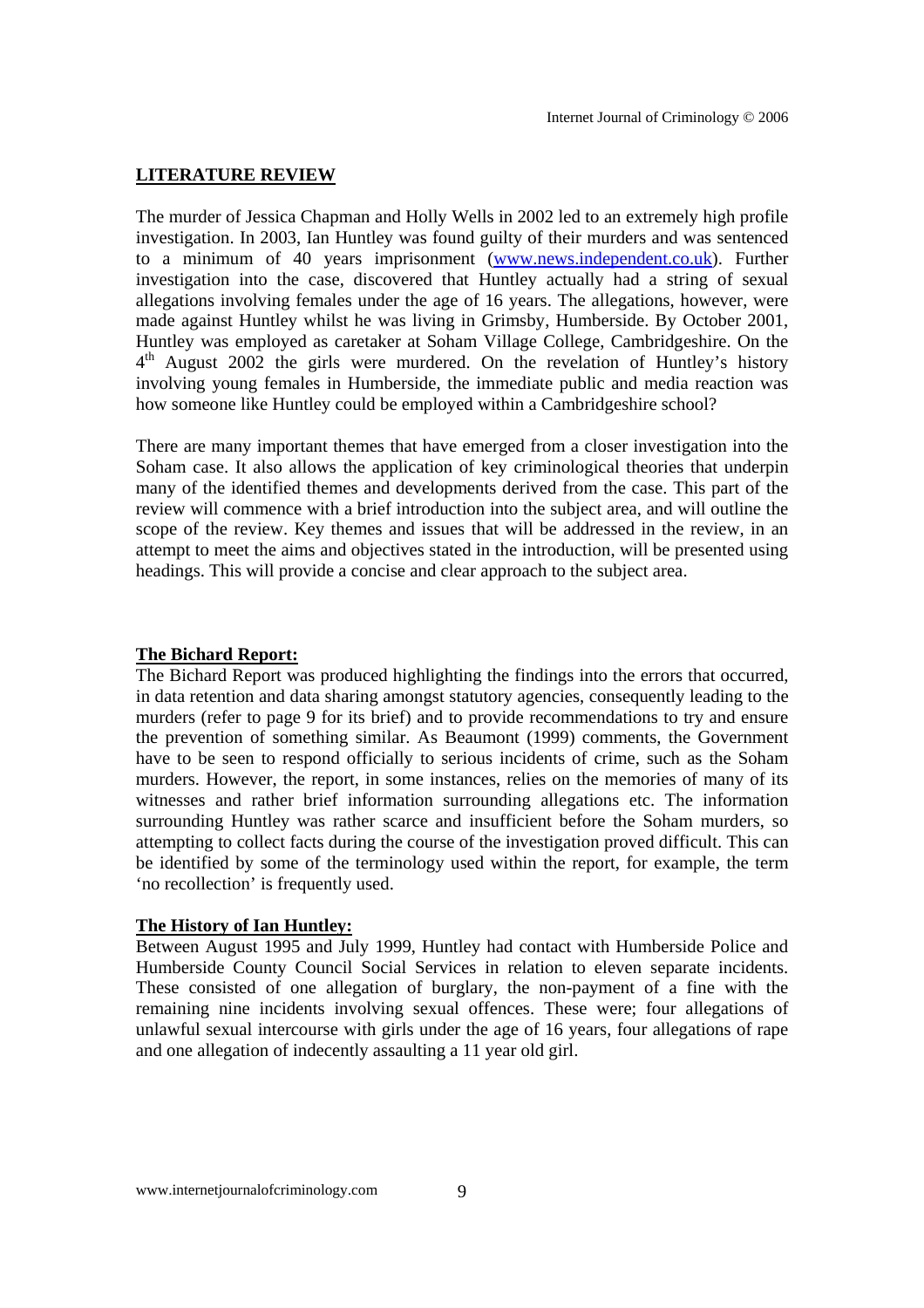## **The Retention of Data Surrounding Huntley:**

On many occasions, information from each incident in which Huntley was involved, was either dismissed completely, due to the information being seen as irrelevant and therefore not warranting retention, or incorrectly entered into the PNC (Police National Computer). In hindsight, the errors that occurred in the decisions to retain the information proved fatal.

The Data Protection Act 1998 consists of eight principles in which any personal data held about a subject is required to adhere to. Four of these eight principles directly related to the Huntley case (refer to Appendix 2). As Huntley was never cautioned or convicted of any of the offences that he was alleged to have committed, Humberside Police were rather resistant to retain any information. Their interpretation of the Data Protection Act meant that they felt the retention of any information in relation to any other cases, or for future reference, would consequently breach the act. If there were any doubts whether to retain or delete any data, the data would be deleted (Bichard Report, 2004). Hence, after the murders, the Chief Constable of Humberside Police was quoted as saying that data was deleted in accordance to the Data Protection Act, and therefore blamed the Data Protection Act for not allowing a history of Huntley's criminal behaviour to be established. Later, the Chief Constable retracted this statement (http://news.bbc.co.uk) and commented on Humberside's rather hasty procedure to delete information. He later accepted that *'patterns of behaviour are important in crime generally and are particularly important in the context of sexual offences'* (Bichard Report, 2004 pg. 88). Pitt-Payne (2004) comments that the area of data protection law is an intimidating area, *'it needs to be approached with common sense, recognising that law does not give absolute protection to personal privacy.'* (pg 23).

The risks that Huntley posed to young females were high. This can be linked to Ulrich Beck's work surrounding 'risk society'.

## *Ulrich Beck's Risk Society:*

Ulrich Beck, in his book entitled 'Risk Society', argues that the move into late modernity is consequently producing unknown risks and opportunities (Beck, 1992). *'Whereas modernity involved rationality and the belief in the potential offered by harnessing scientific knowledge, in late modernity the world is perceived as a dangerous place in which we are constantly confronted with risk'* (Furlag and Cartmel, 1997 pg. 3). Therefore, today's society consists of its members living in, what they perceive to be an 'unsafe' place. This can be highlighted at an individual level by people adopting and investing in crime prevention techniques, for example alarms, in an attempt to reduce the risk of becoming a victim of crime (McLaughlin and Muncie, 2001).

Hayles comments that *'the preoccupation with risk…permeates the human services and nowhere more so than in the field of criminal justice…'* (2006 pg.67). For example, the Probation Service's remit, previously to 'advise, assist and befriend', was notably redefined by the Criminal Justice Act 1991 to 'enforcement, rehabilitation and public protection' (www.probation.homeoffice.gov.uk), Humberside Police claim to be aiming to making 'your community safer' (www.humberside.police.uk). Both these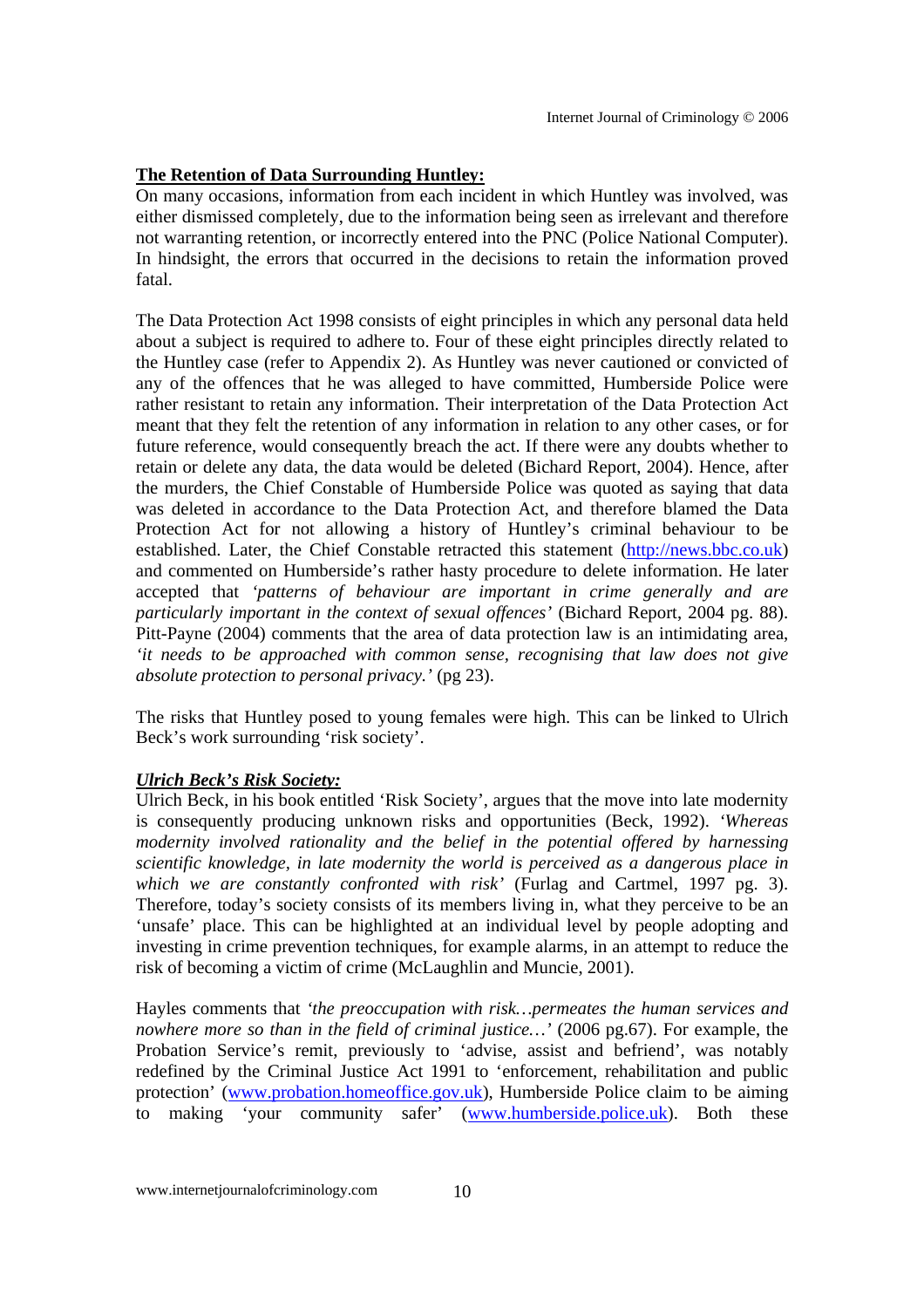organisations refer to the concept of living 'safely' in a 'protected' sphere. Lupton (1999) comments; *'control over one's life has become increasing viewed as important, the concept of 'risk' is now widely used to explain deviations from the norm...This concept assumes human responsibility and 'that something can be done' to prevent misfortune*' (pg. 3). Therefore, it is the expectation of members of society, that public protection agencies will reduce the risks posed by offenders. It is cases, such as the Soham murders, that create the notion of panic and increase public frustration, when it is discovered that statutory agencies have actually failed to 'protect the public' and therefore not making the community as safe as it could be. In the case of the Soham murders, this was referred to as allowing Huntley to 'slip through the net'.

The development of technology has brought with it many disadvantages as well as advantages. The rise of, for example, the internet has led to an 'information boom' (Jones, 1999), where information can be obtained and shared through the medium. It also allows paedophiles to utilise it to groom potential victims (Gallagher et al, 2003). Hence, information technology is a development of modern society and therefore a development of a whole host of '*unknown and barely calculable risks'* (Beck, 1998 cited in Prins, 1999 pg.1). In the case of the Soham murders, there were numerous database systems in operation, for example, the Police National Computer (PNC), Humberside's own Criminal Information System (CIS Nominals) and the Integrated Criminal Justice System (ICJS). Each of these systems operated in an attempt to retain relevant information surrounding known offenders, for example information surrounding cautions and charges (Bichard, 2004). The advantages of the invention of such technology, is that information can be stored surrounding an offender, the disadvantage is that the system is only as good as the data that is entered into it. This is referred to in the technological field as GIGO (Garbage In, Garbage Out). In the investigation launched after the murders Sir Bichard commented; *'most of the information put onto database[s] in dealings with Huntley was wrongly entered. This meant that it could not be searched later in any event'* (Bichard, 2004 pg.77). These are technological risks that consequently and evidently, impacted upon society.

Beaumont (1999) comments that *'the major preoccupation in relation to offenders has always been the risk they pose to others'* (pg.120). Vast amounts of evidence suggest that Huntley was a risk to young girls. The underlying reason why Huntley was never convicted of any of the allegations made against him, was due to the decision of his victims not to prosecute. Some simply did not want to prosecute their 'boyfriend' and in a specific case where the victim was prepared to proceed with the prosecution, the Crown Prosecution Service was not. High attrition rates in rape cases are not uncommon, for example between 1999 and 2000, sexual offences accounted for 1% of all reported crime (Corbett et al, 2003).

An interesting idea that Beck presents is that *'like wealth, risks adhere to the class pattern, only inversely: wealth accumulates at the top, risks at the bottom'* (1992, pg.35). This is not the case with sexual offenders. For example, recent evidence illustrating that convicted sex offenders were being employed in the education system identified that a convicted paedophile was offering private tuition (Koster, 2006). This recent revelation,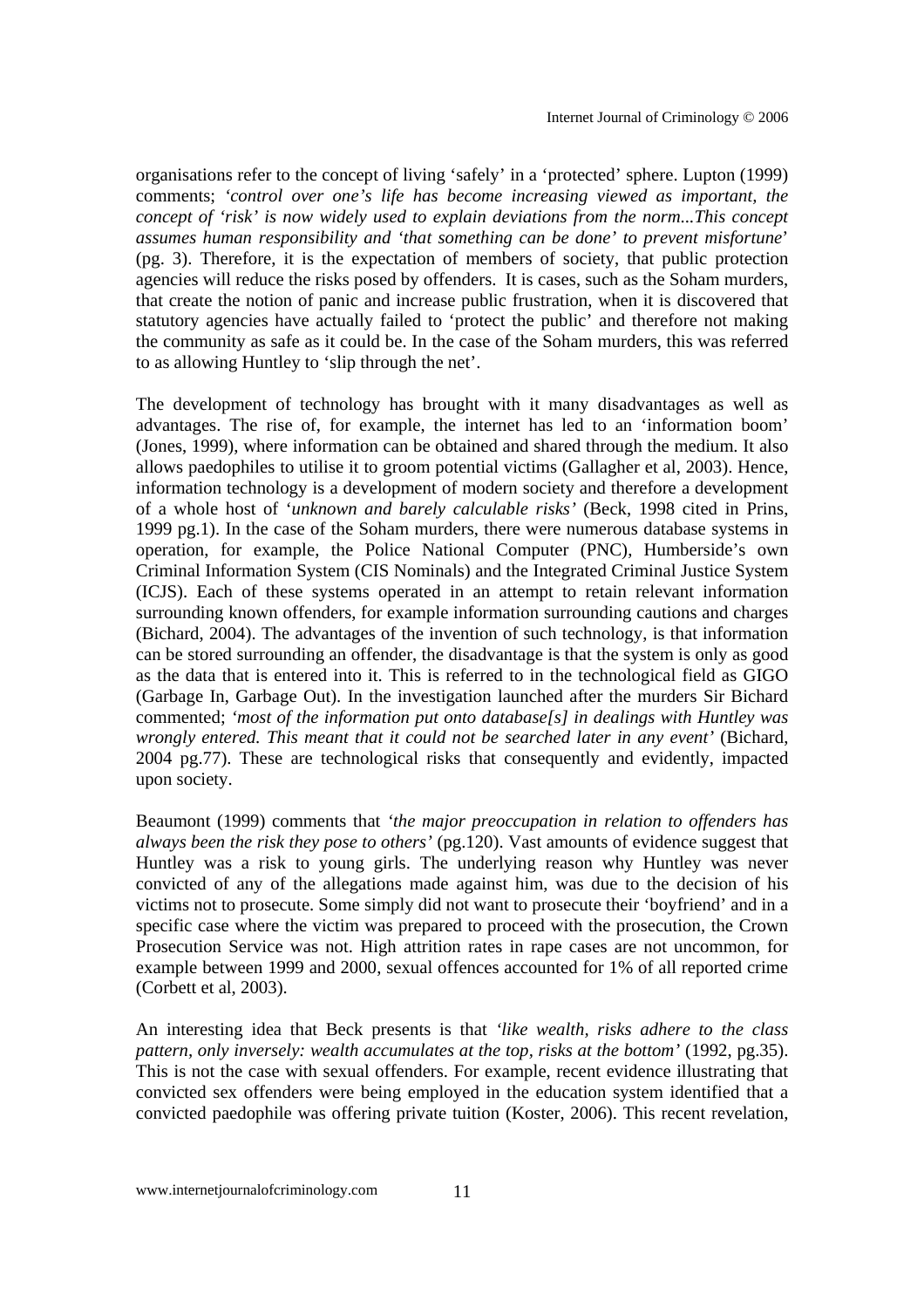fuelling society's fear of living in a risk society, is evidently making individuals become more observant, looking for 'deviations from the norm', and therefore attempting to police their own community. An example of this was a neighbour of Huntley's commenting *'there was something funny going on'* (Bichard, 2004 pg.37) after discovering that he had been having sexual intercourse with a 15 year old. This could be sign of self-policing or simply a retrospective rationalisation of the event.

## *Foucault and the Carceral Society:*

Foucault's key text entitled 'Discipline and Punish' attempts to describe the implementation of different and contrasting punitive regimes historically (Merquerior, 1985). Committing a crime was no longer seen as an attack on the sovereign, rather a breach of the social contract (Foucault, 1977) Merquerior comments that *'punishment as a gruesome spectacle receded; large prisons…spread. 'Carceral society' was born'* (1985, pg.87). Hence, a Dantesque torture, physical torture, was replaced by the Panopticon. Developed by Bentham, the purpose of the Panopticon was to allow the thorough observation of each inmate. *'Prisoners, not knowing when they are observed, have to behave at all times as though they were being watched'* (Merquerior, 1985 pg. 91). The development of the Panopticon signified a development shift by the authorities; punishment was now mentally, not physically.

Wilson (2002) comments on how Foucault saw the *'carceral impulses swarming outside of the Panopticon'* (cited in McLaughlin and Muncie, 2002 pg.26) and that the emergence of surveillance is apparent in everyday live, for example, in the form of CCTV. Norris (1999) agrees that some principles of the Panopticon can be identified in society, for example, the 'electronic gaze of the camera' facilitating self-control through anticipatory conformity, but Fyfe and Bannister recognise that CCTV is not exactly the same. *'The inmates of…institutions are 'captive'..and cannot escape the surveillance gaze..the street population is not so powerless…conformity may be a strictly…temporal phenomenon'* (Norris, 1999 pg.92). This links to the Huntley case illustrating the lack of surveillance, which led to Huntley's repeat offences. Many of Huntley's relationships with minors, involved the girl staying at Huntley's home (Bichard, 2004), out of the public eye and therefore not under any surveillance. The relationships were only brought to the attention of the authorities, in most cases, after a member of the girl's family discovered the nature of the relationship. Some attempt to record these allegations was made, often insufficiently, and was therefore a failure in a surveillance technique. With hindsight, surveillance of Huntley and sufficient communication between different Police forces, may have resulted with Huntley not being employed at Soham College. However, is the surveillance of someone with no cautions or convictions against them a breach of their civil liberty?

## *Liberty and Public Protection:*

Many texts (for example Mill's 'On Liberty') and organisations (for example 'Liberty – Promoting Human Rights') exist, providing theory and advice about the importance of upholding one's liberty in society. Mill states that *'liberty is essential for human flourishing..freedom of thought and freedom of action [and is] the basic conditions of well-being and happiness'* (Hudson, 2003 pg.14). However should the liberty of one that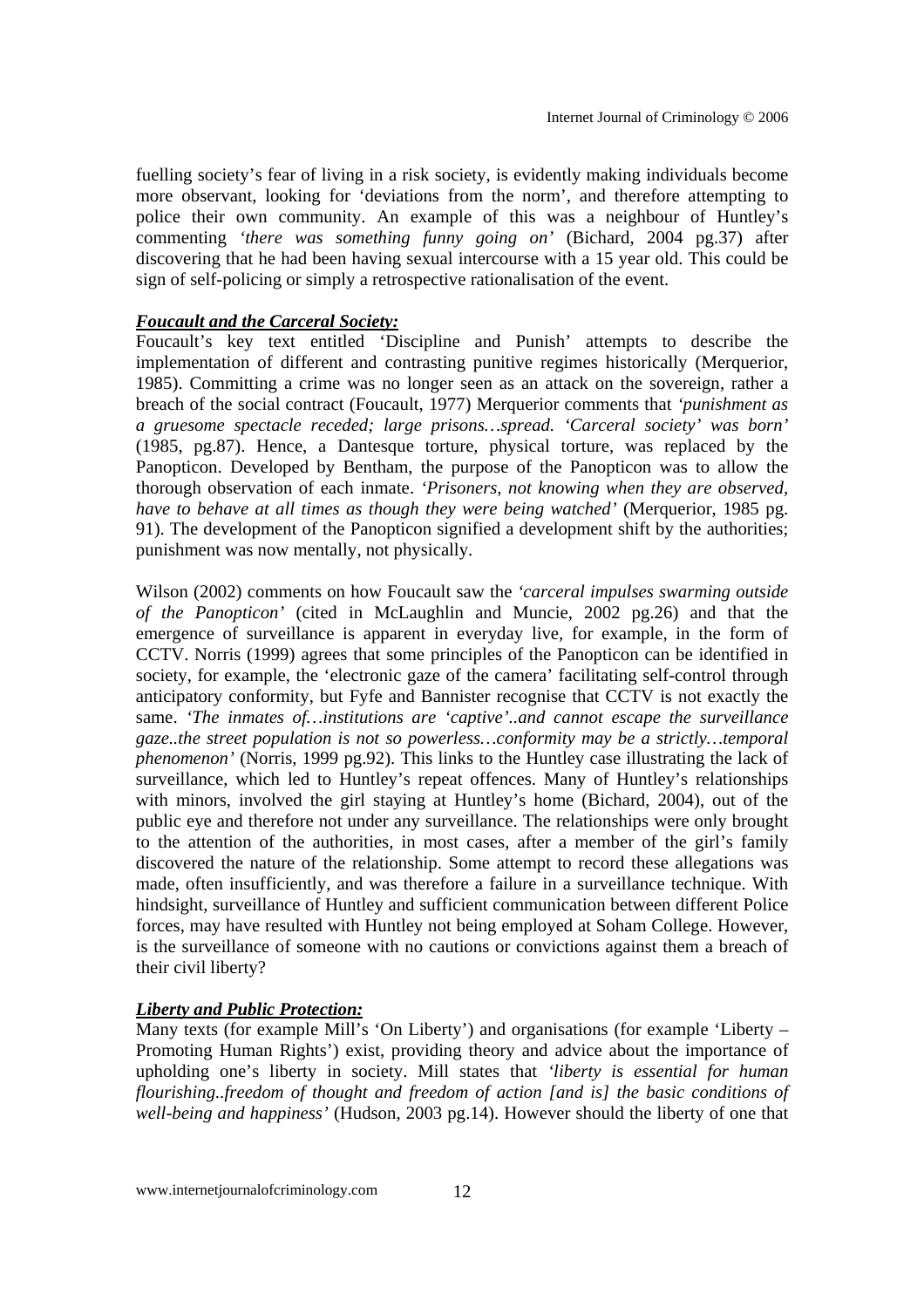poses a risk to society be restricted, attempting to provide the public with protection? The concept that underpins this notion is that of Utilitarianism. Bentham established the philosophy of Utilitarianism and describes it as seeking *'to promote the good of all members of society'* (Hudson, 2003 pg xi) ethics are contingent upon the social context, hence *'…the greatest happiness for the greatest number'* is frequently used when attempting to define the term (Hudson, 2003 pg.13). However, opposing the concept of Utilitarianism is the deontological discourse. Founded by Immanuel Kant deontological theories *'are theories which inquire not into the nature or essence of goodness, but into the nature of ethical duty.*' (Hudson, 2003 pg. xi). Hudson continues to describe the deontological discourse as one that allows individuals to purse their own ideas in life in peace and without the interference of others.

These two concepts could be applied to the Huntley case. For example, using a Utilitarianism approach, it could be argued that the 'soft intelligence' surrounding Huntley's previous allegations should have been retained to create a profile of Huntley's sexual behaviour. After all, PC Harding who investigated into one of Huntley's allegations completed a Form 839, a Humberside Intelligence Report stating that; *'It is quite clear that HUNTLEY is a serial sex attacker and is at liberty to continue his activities. It may well be that other women have been forced to have sex with him…and decided not to report it'* (Bichard 2004, pg. 52). This is the first time that a Form 839 was completed and like other intelligence on Huntley, was deleted. It is evident from this report alone that Huntley needed to be monitored to ensure the protection, the 'happiness', of females in the Humberside area, therefore adopting a Utilitarian approach, doing the greatest good, for the greatest number.

Being aware and monitoring the behaviour of Huntley in an attempt to promote the greatest happiness for the greatest number, contradicts with the ideas surrounding deontology and one's liberty. John Stuart Mill, the key writer in the field of liberty, refers to the subject as *'the nature and limits of the power which can be legitimately exercised by society over the individual'* (Riley, 1998 pg.39). The individual therefore *'ought to be free from all forms of coercion if his action does not harm others'* (Riley, 1998 pg 46). Mill continues to describe how behaviour or conduct that deviates from the 'social norm', that others may *'intensely dislike'* (Riley, 1998 pg 48) does not warrant the intrusion into one's liberty. In many of the cases Huntley was engaged in a consensual sexual relationship with a 15 year old. This was viewed by many, especially the parents of the female involved, as immoral and 'wrong'. However in these instances, no further action was taken against Huntley as there was no complaint made. According to Mill, you have the right to live *'without impediment from our fellow-creatures, so long as what we do does not harm them, even though they should think our conduct foolish, perverse or wrong'* (Riley, 1998 pg 49). However, *'the high value Mill places on liberty leads to his principle of harm: that the only reason for which liberty in any person may justly be curtailed is to prevent harm to others'* (Hudson, 2003 pg 15). These two comments, both by Mill, illustrate perfectly the tension between liberty and public protection, excellently incorporating Beck's work surrounding the risk society. As the Royal Society (1992) comment; *'however safe or dangerous the environment may be, we all settle for a level of risk taking that keeps life as dangerous as we want it'* (pg 6), it is about assessing the risk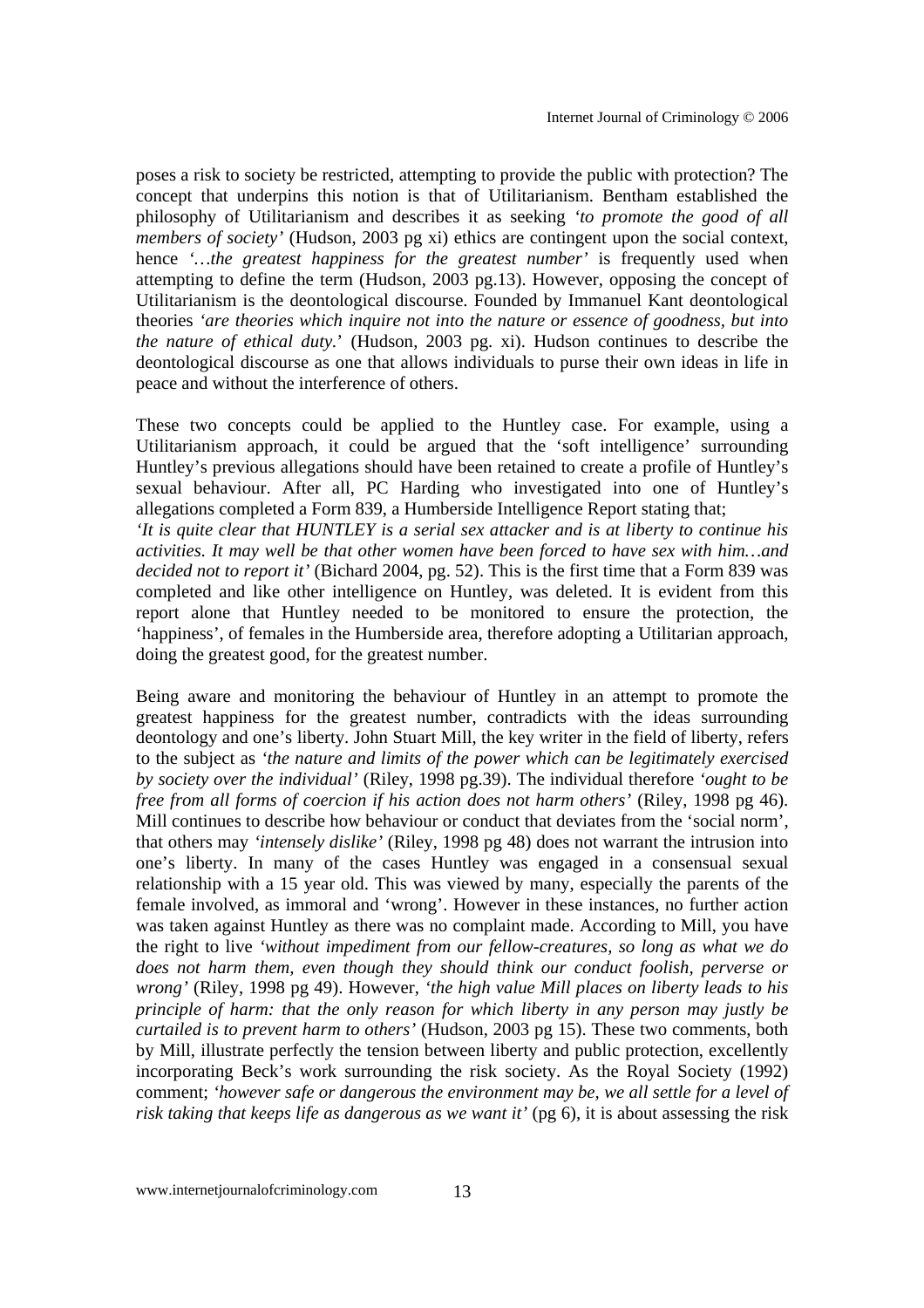posed. For example, Huntley may legitimately have had long-term and meaningful relationships with younger females (an example includes William Gibson, the school teacher that went onto marry his 15 year old pupil (Greenhill *et al*, 2006) however, this was not the case. The lives of children in Soham undoubtedly proved to be at greater risk due to the lack of monitoring amongst statutory agencies surrounding Huntley. Huntley, himself on one occasion contacted Social Services to inform them that a 15 year old girl was to spend the night with him, and that he was worried about the moral issues surrounding being alone in the house with her (Bichard, 2004). The Humberside Social Services interpreted this information and assessed the risk as 'zero'.

## *The Human Rights Act 1998:*

Moving away from the philosophical works surrounding liberty and freedom, Article 6 of the Human Rights Act states that *'everyone charged with a criminal offence shall be presumed innocent until proved guilty according to law'*.

Article 8 of the Human Rights Act states that *'Everyone has the right to respect for his private and family life, his home and his correspondence'*, and that there *'shall be no interference by a public authority with the exercise of this right except such as is in accordance with the law and is necessary in a democratic society in the interests of national security [and] public* safety' (www.hri.org). This links to the concepts mentioned by Mill above. Huntley was never convicted by the Criminal Justice System and consequently labelled a sex offender; he simply had a string of allegations surrounding him and therefore, under this legislation, his liberty could not have been curtailed. It would have been a breach of Huntley's human rights.

Obviously, incidents such as the Soham murders highlight the dangerousness some offenders can pose when they are not sanctioned with a caution or conviction, therefore 'slip through the net'. A recommendation provided by Sir Michael was to create a new bespoke system that would be available nationwide. This system would pool all the information held by the Police, Customs and Excise, the National Crime Squad, the Criminal Records Bureau and so on, so that individuals could be searched on one national system. This therefore attempts to reduce the lack of information passed from one force to another (Bichard, 2004). Hence, the creation of ViSOR (Violent and Sex Offenders Register).

#### *ViSOR – Violent and Sex Offenders Register:*

ViSOR was built by the Police Information Technology Organisation (PITO), but was instigated by Lancashire Constabulary. *'ViSOR provides online, for the first time, complete and up-to-date information on the country's most dangerous offenders…ViSOR is a big step forward for public protection'* (www.egovmonitor.com). ViSOR allows the intelligence and risk assessment information collected on an individual to be shared instantly across the country via a national database. The database also contains the details of those who have *'not yet [been] convicted of a crime but who…nevertheless..[are] considered 'potentially dangerous' by the Police.'* (www.sundayherald.com). The introduction of ViSOR, therefore is to protect the public and be aware of people that pose a risk, like Huntley. *'It's no good having systems that only cater for people after they've committed serious and horrendous offences. That doesn't protect people'*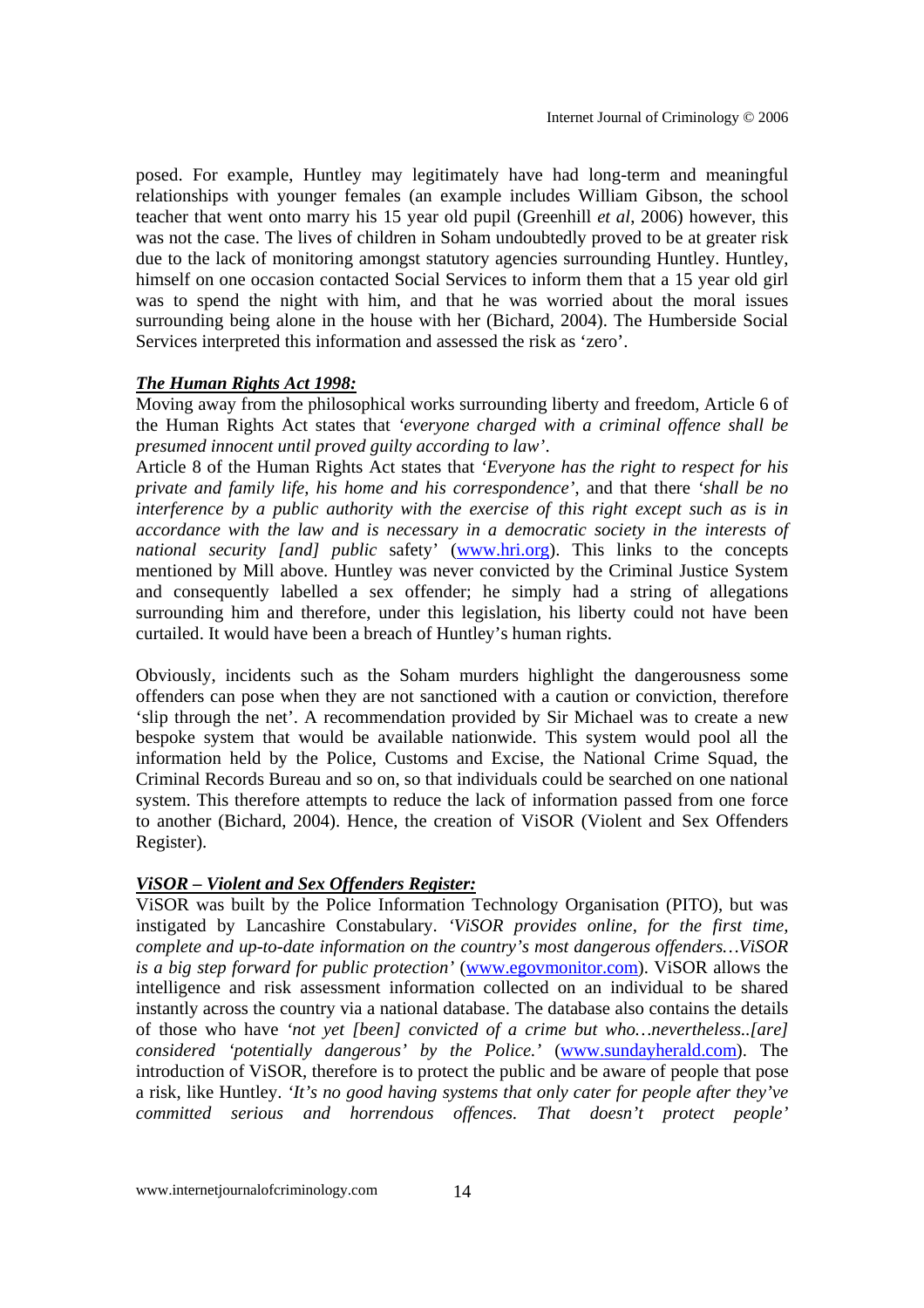(www.sundayherald.com). In the limited documentation that has been published surrounding ViSOR, reference is made to ViSOR complying with both the Data Protection Act and the Human Rights Act. After the principles of the Data Protection Act being brought into the spotlight after the murders, the use of ViSOR can be justified. The Human Rights Act perhaps is not so clear. The justification for the use of ViSOR is to protect the public, therefore linking back to Bentham's concept of Utilitarianism. However convincing the idea of having a detailed database may be, that can even include information about a person's 'distinguishing marks' (www.egovmonitor.com), financing can always halt proceedings (Ford, 2005).

This concludes this section of the review. All the relevant concepts and theories that were mentioned in the introduction have been covered by utilising research collated as described by the methodology section.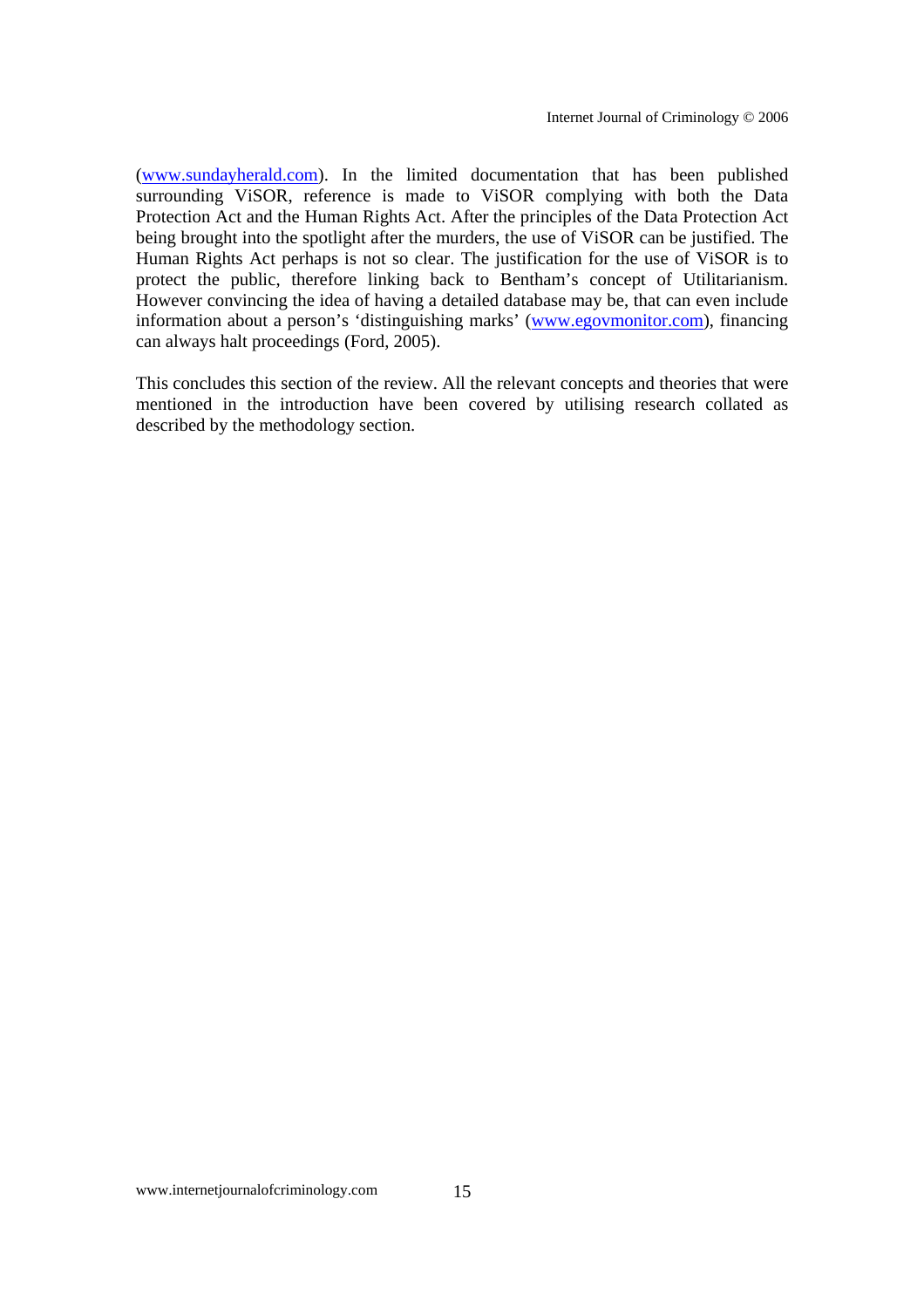## **DISCUSSION**

The literature review concluded that the methodology adopted to perform the review was sufficient to ensure a concise and detailed review. The main concepts and theories that were mentioned in the introduction were all commented upon and related to the case of Ian Huntley. This section of the review will discuss more precisely how the findings from the review of the literature met the initial aims of the study.

The initial aim of the review was to attempt to discover whether public protection outweighs civil liberties owing to the case surrounding the Soham murders. The high profile nature of the case led to public uproar that demanded the explanation of how someone known to the authorities could have been employed at a school, hence, the introduction of the Bichard Inquiry Report. The Bichard Report, as already stated was launched to discover the accumulation of failings that occurred, ultimately allowing Huntley to be employed in a school and after less than a year of being employed there, murder two pupils. As with every high profile case, an inquiry is immediately launched to try and understand why the incident happened, therefore attempting to reduce the risk of something similar occurring again. Her Majesty's Inspectorate of Probation (HMIP) expressed its concern surrounding risk and how statutory agencies could feasibly respond to the findings of Government reports produced as a consequence of a 'disaster'; *'…[owing to] concern about personal safety in response to rising levels of recorded crime..[the] Government must be seen to be acting to protect the public'* (HMIP, 1996 pg 2, cited in Kemshall, 2000 pg 147). The Bichard Report did do this, even though the recommendations that it made have still not been implemented (Ford, 2005).

According to Beck, late modernity has generated the opportunity for more risk. Society is becoming much more precautionary, due to high profile cases such as the Soham murders and therefore *'the emphasis [shifts] from proof and evidence to fears of 'what if'* (Kemshall, 1998 pg 278). This can be linked not only to the concept of risk, but also the Foucault's work surrounding the 'carceral society' and also the concept of governmentality. Citizens are constantly placing people under 'surveillance' assessing people's behaviour and assessing their risk, as illustrated earlier by a neighbour of Huntley's. It is understandable that this is the case, after all, agencies such as the Police and Probation Service whose duty it is to protect the public, fail to do so. However, in some cases, acting in the name of 'public protection' can lead to false accusations being made, which has profound consequences for that individual (Henley, 2006). As Hudson mentions *'adherence to long-held principles of justice is endangered by excessive concern with safety..the idea that 'it is better for ten guilty persons to go free than for one innocent person to be convicted' is seen as naive and 'soft' on criminals'* (Hudson, 2003 pg x). Hence, *'at the cusp of the millennium, in almost every area to which the public have access we are under surveillance'* (Norris, 1993 pg 3).

Even law such as the Data Protection Act, that attempts to protect data that is held about a subject, is proving imperative in attempting to build a profile of one's life. *The* Information Commissioner, in a report after the Soham murders stated; *'It is for the Police to decide what information should be kept, and how long for, for their job of*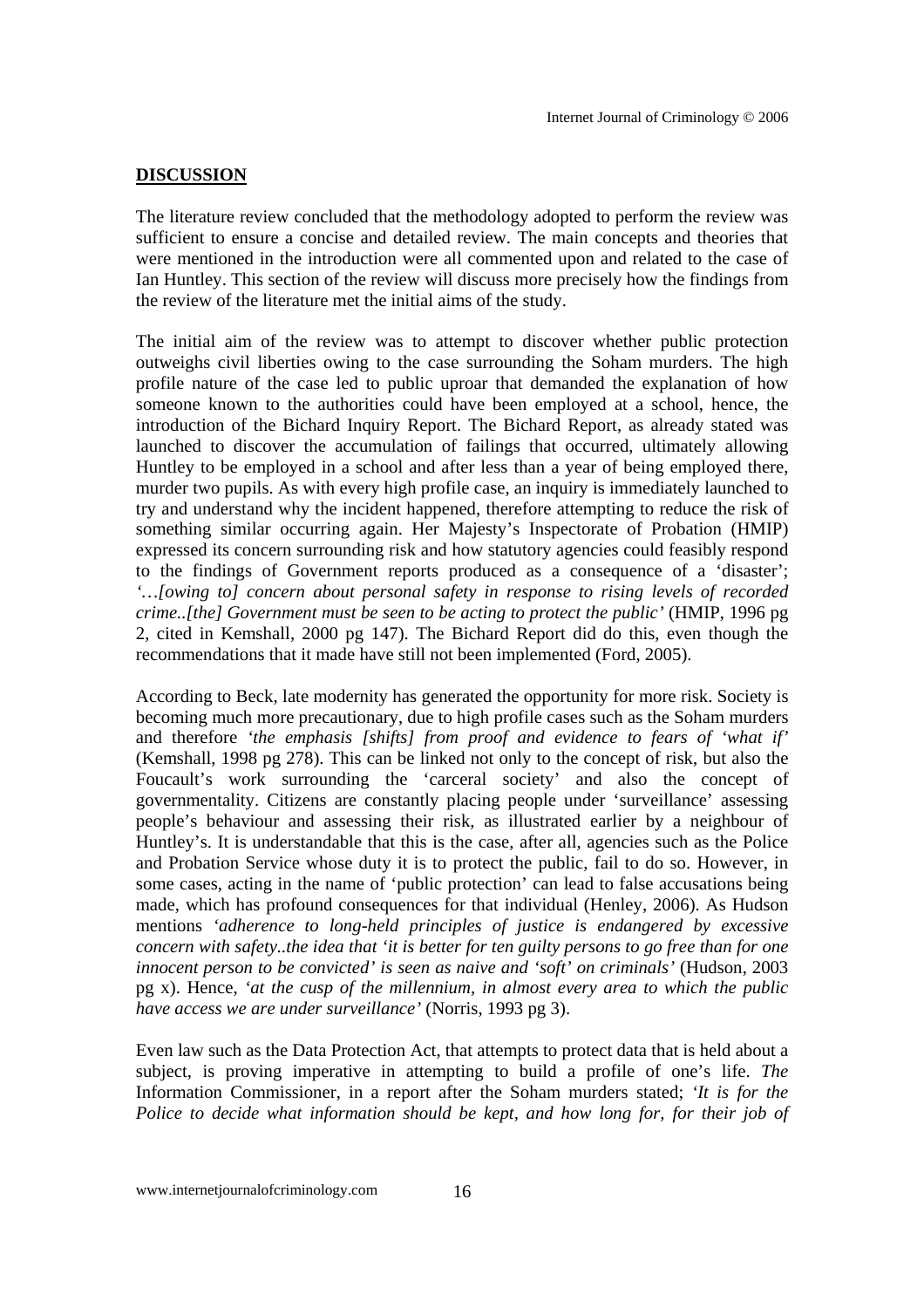*preventing or detecting crime'* (www.ico.gov.uk). The introduction of ViSOR illustrates even further the development of the 'carceral society' and the creation of a 'Big Brother State', as those who impose risk, and possess no cautions or convictions, are eligible for inclusion onto it. Hayles (2006) states that *'The trust that is required to give someone another chance is difficult to exercise in a climate in which the public's right to security is paramount'* (pg 67-68). This can therefore be related and applied to the implementation of ViSOR, an example of a surveillance technique. If someone has been assessed as posing a risk to society, they are weakening the trust that they, as a member of society posses. They can therefore be included on to the register and their behaviour, along with their whereabouts can be monitored. This can be related back to the earlier concept of the 'carceral' and conformity through the unobserved observation of individuals.

The introduction of new legislation, for example the Sexual Offences Act 2003 has created new offences that can now be defined as a criminal and widens the scope of existing offences. For example, under the Sexual Offences Act 2003, it is now offence to engage in sexual activity in a public lavatory. The same act also includes widening the definition of the term 'rape' (www.cps.gov.uk). This Act could therefore be criticised. In today's surveillance society where the reduction of risk and the increase in protection appear to be imperative, someone engaging in consensual sexual intercourse in a lavatory can be charged under the same act as rapists and child abusers. Is this an example of contemporary society 'widening the net' a little too far and impinging on one's liberty unnecessarily?, hence, grouping together those who commit minor sexual offences with those who commit more serious sexual offences. If you have committed a sexual offence, society may automatically assume that you are a paedophile.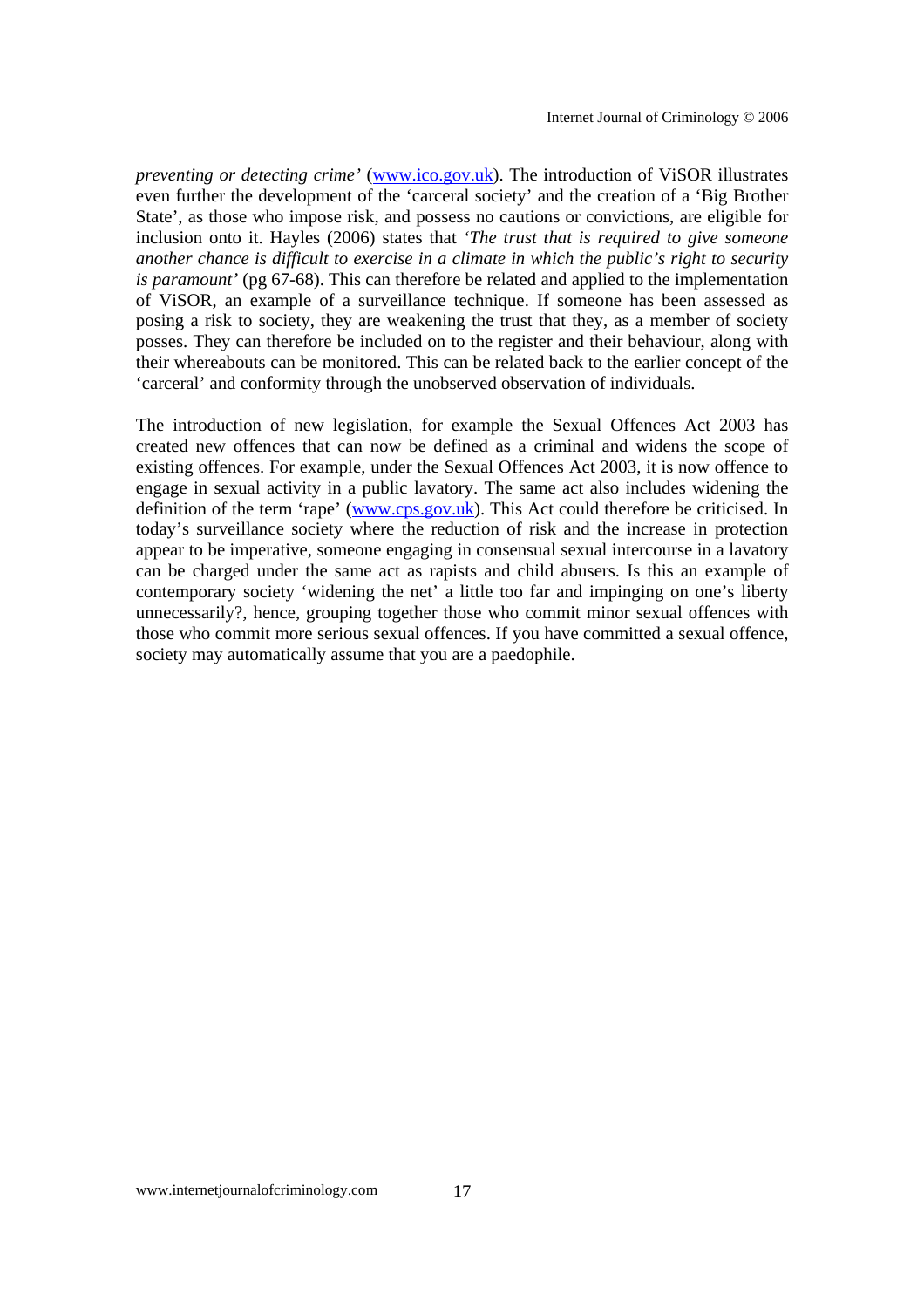#### **CONCLUSIONS**

This literature review has attempted to address the vast and rather delicate subject surrounding public protection and civil liberty. This has been done using the case of the Soham murders to illustrate key criminological theory. Therefore, the literature involved a large amount of differing data to be collected on the concepts surrounding; the risk society, the carceral society and the Utilitarianism and deontological concepts of liberty.

Each of these topics has been addressed, and as commented in the methodology section of the review, the method adopted, on the whole, proved accurate in providing a range of information from different sources. This allowed for a critical understanding of each of the concepts to be adopted, ensuring a depth of knowledge in that area.

The main findings of the review, therefore, seem to indicate that all the information surrounding the case of Huntley, specifically the 'soft' intelligence that was possessed only for short intervals, due to its premature deletion, failed to create and establish a profile of Huntley. It therefore illustrates Humberside Police's concerns surrounding breaching the Data Protection Act and can be linked to a more deontological approach with Humberside acting in more of an ethical manner, due to concerns that they could be held accountable for breaching data protection. This is opposed to Humberside Police adopting a Utilitarianism approach and attempting to protect the public, the greatest number.

It is only after incidents such as the Soham murders and more recently information about convicted sex offenders working in the educational system that public protection appears to take precedence in the creation of policy, for example ViSOR, which it needs to be noted, has not been fully implemented to date. Will it take another case of slipping through the net to push through this implementation?

 Beaumont (1999) comments *'The messages thus delivered to the criminal justice services are clear. Take no chances…there are no prizes for taking risks, only penalties…err on the side of caution and estimate risks as higher than they are (offenders will suffer, but who cares?)'* (pg 142).

Does this answer whether liberty outweighs public protection, or does it just warn services to be more pessimistic rather than optimistic? Favouring a Kantian, deontological approach led to the murder of two girls, could the adoption of a Utilitarian approach prevented these murders? Perhaps.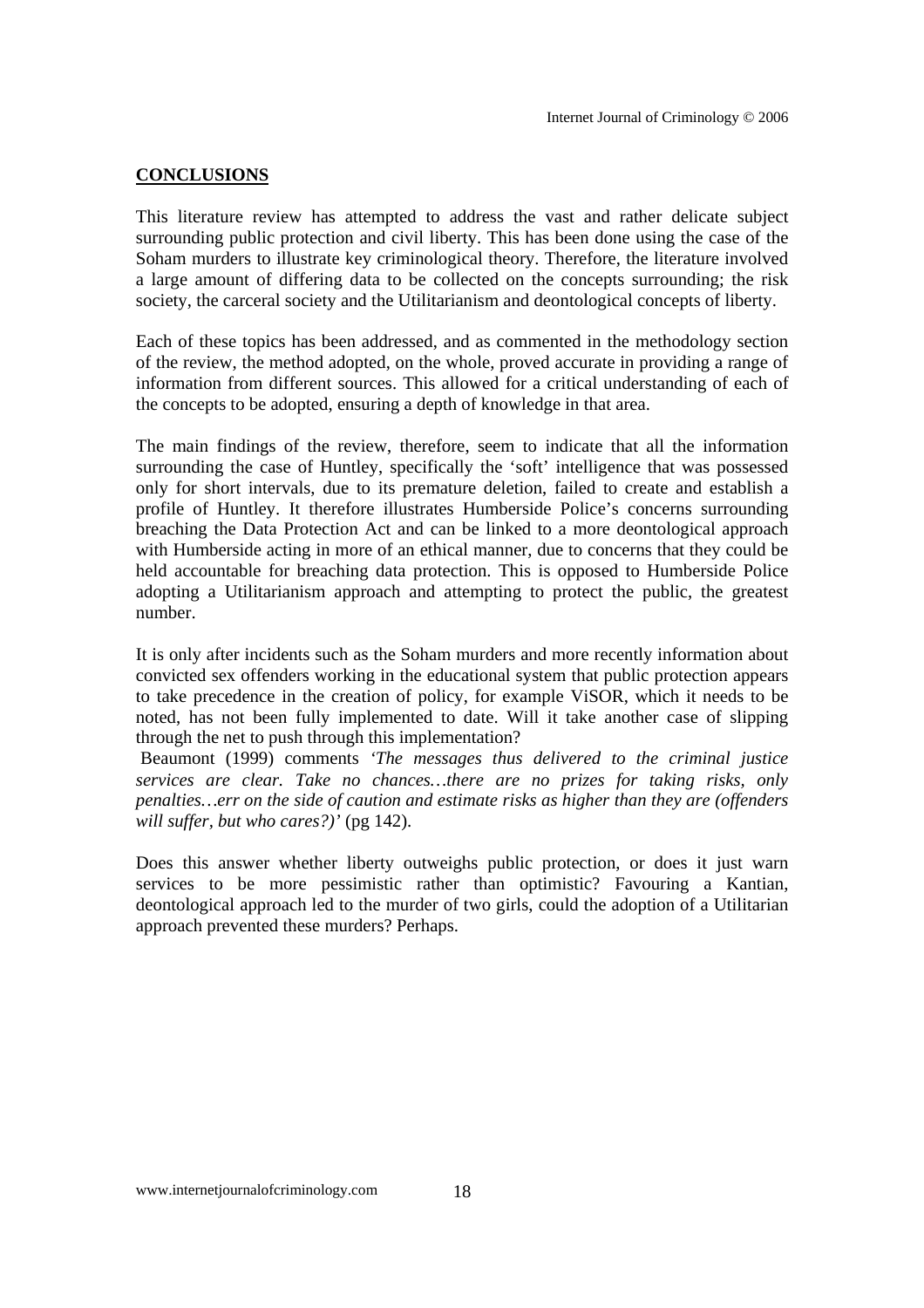Internet Journal of Criminology © 2006

#### **REFERENCES**

Adam, B., Beck, U., and Van Loon, J., eds. (2000) *The Risk Society and Beyond: Critical Issues and Social Theory.* London: Sage Publications

Beaumont, B. (1999) Assessing Risk in Work With Offenders. *In:* Parsloe, P. ed. *Risk Assessment In Social Care and Social Work*. London: Jessica Kingsley

Beck, U (1992) *Risk Society: Towards a New Modernity.* London: Sage

Beck, U (1998) Politics of Risk Society. *In:* Franklin, J (ed) The Politics if Risk Society. *In:* Prins, H (1999) *Will They Do It Again?* London: Routledge.

Bell, J. (2005) *Doing Your Research Project: A Guide for First-Time Researchers in Education, Health and Social Science.* 4<sup>th</sup> ed. Maidenhead: Oxford University Press

Bryman, A. (2001) *Social Research Methods.* Oxford: Oxford University Press

Corbett, C et al. (2003) 'The Violent Reconvictions of Sexual Offenders' *Journal of Sexual Aggression,* vol. 9, no. 1: pp. 31-39

Ford, R. (2005) 'Vital' Police Computer Is Delayed' *The Times*, December 29<sup>th</sup>. pg. 22

Foucault, M. (1977) *Discipline and Punish.* London: Allen Lane

Furlag, A and Cartmel, F. (1997) *Young People and Social Change: Individualization and Risk In Late Modernity.* Buckingham: Open University Press

Gallagher, B., Christmann, K., Fraser, C and Hodgson, B. (2003) *International and Internet Child Sexual Abuse and Exploitation.* School of Human and Health Sciences: University of Huddersfield

Garland, D. (2002) 'Of Crimes and Criminals: The Development of Criminology in Britain' In: Maguire, M., Morgan, R., and Reiner, R., eds. (2002) *The Oxford Handbook of Criminology.* Oxford: Oxford University Press

Greenhill, S. et al (2006) 'Why Was I Kept in the Dark About This Man, Asks Head' *Daily Mail, January 16<sup>th</sup>.* pg.6

Hart, C. (1998) *Doing A Literature Review.* London: Sage Publications

Hayles, M. (2006) 'Constructing Safety: A Collaborative Approach to Managing Risk and Building Responsibility'. *In:* Gorman, K., et al. (eds) (2006) *Constructive Work With Offenders.* London: Jessica Kingsley. pp. 67-85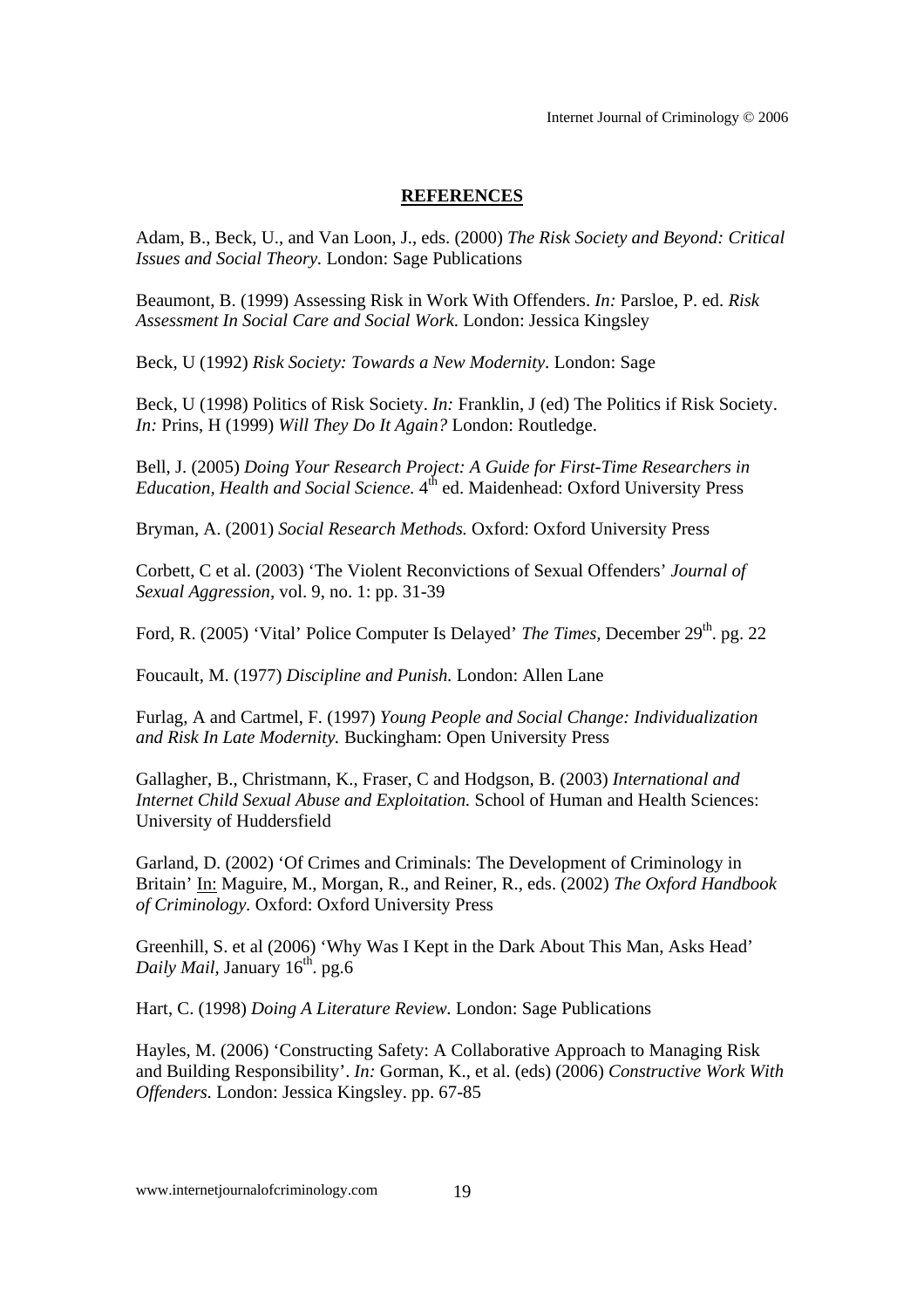Henley, J. (2006) 'Victims of False Paedophilia Case tell French MPs of Ruined Lives' *The Guardian, January 19th. pg. 19* 

Hudson, B. (2001) *Justice In the Risk Society: Challenging and Re-Affirming Justice in Late Modernity.* London: Sage Publications

HMSO (2004) *The Bichard Inquiry Report.* London: HMSO

Jones, S (1999) *Doing Internet Research.* London: Sage Publications

Kemshall, H. (1998) *Risk in Probation Practice.* Aldershot: Ashgate

Koster, O., (2006) 'The Paedophile Who Touts Himself As A Private Tutor' *Daily Mail,* January  $16^{th}$ . pg. 7

Lupton, D. (1999) *Risk.* London: Routledge

McLaughlin, E. and Muncie, J. (2001) *The Sage Dictionary of Criminology.* London: Sage Publications

Merquerior, J. (1985) *Foucault.* London: Fontana

Noaks, L. and Wincup, E. (2004) *Criminological Research: Understanding Qualitative Methods.* London: Sage Publications

Norris, C. (1993) *Maximum Surveillance Society: The Rise of CCTV.* Oxford: Berg Publishers

Pablo, A. (2001) *Dictionary of World Philosophy.* USA: Routledge

Pitt-Payne, T. (2004) 'Limited Access' *Police Review*, vol: 30. pg 22-23

Riley, J. (1998) *Routledge Philosophy Guidebook to: Mill On Liberty.* London: Routledge

Rock, P (2002) Sociological Theories of Crime. *In:* McLaughlin, E. and Muncie, J. (2001) *The Sage Dictionary of Criminology.* London: Sage Publications

Royal Society (1992) *Risk Analysis, Perception, Management.* London: Author

Scott, J (1990) 'A Matter of Record' *Cited In:* Bryman, A. (2001) *Social Research Methods.* Oxford: Oxford University Press

Virilio, P (1983) Pure War. New York: Semiotext. *In:* Adam, B., Beck, U., and Van Loon, J., eds. (2000) *The Risk Society and Beyond: Critical Issues and Social Theory.* London: Sage Publications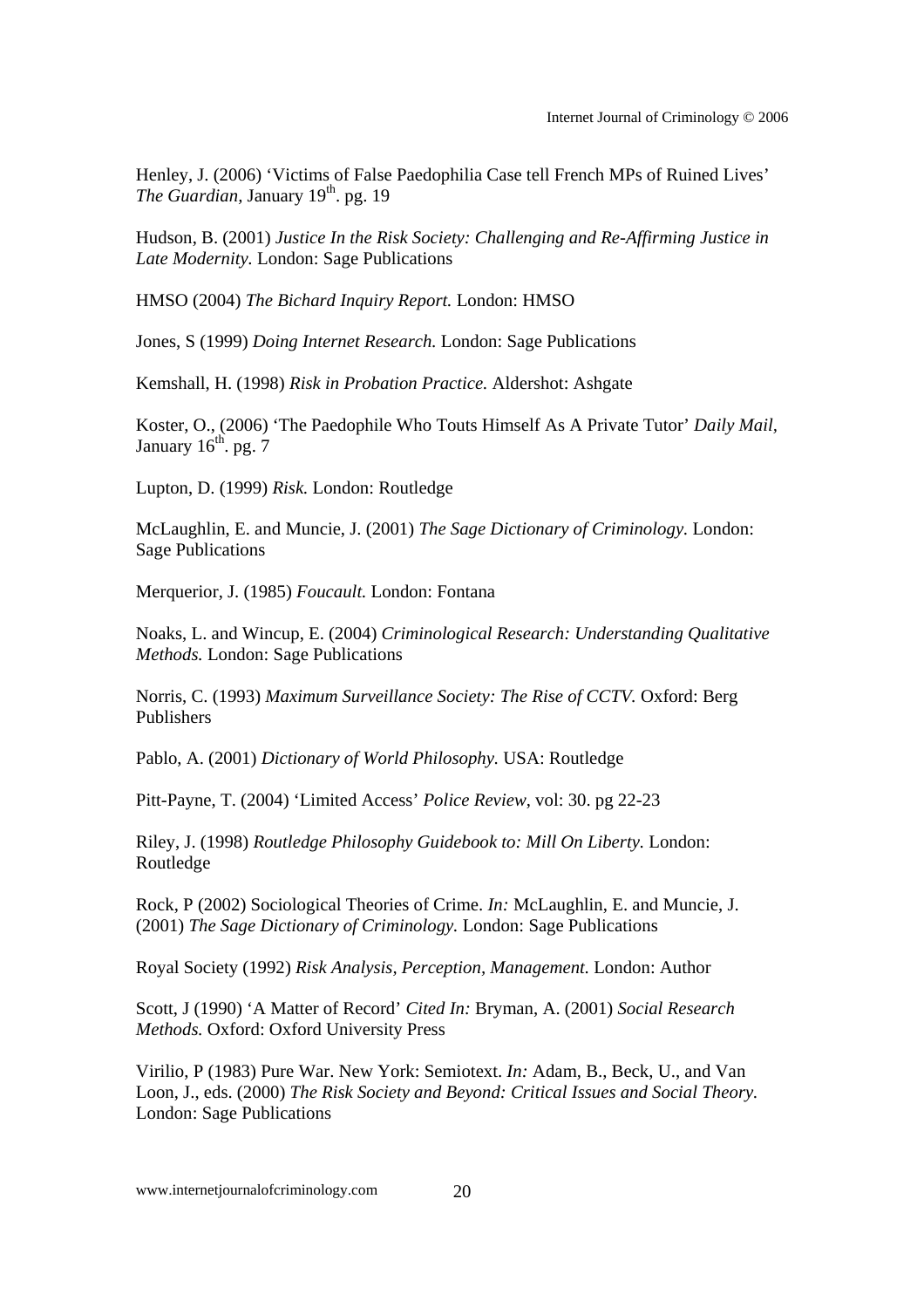Whitehead, T. (2006) 'Now We've Infringed the Human Rights of a 'Terrorist'' *Daily*   $Express, April 13<sup>th</sup>. pg.6$ 

Wilson, D. (2002) 'Carceral Society' *Cited In:* McLaughlin, E. and Muncie, J. (2001) *The Sage Dictionary of Criminology.* London: Sage Publications

http://news.bbc.co.uk/1/hi/uk/862416.stm  $[Accessed 16<sup>th</sup> April 2006]$ 

http://www.nacro.org.uk/templates/news/newsitem.cfm/2004062300.htm/archive  $[Accessed 14<sup>th</sup> January 2006]$ 

http://news.independent.co.uk/uk/crime/article315919.ece [Accessed 18<sup>th</sup> October 2005]

http://www.probation.homeoffice.gov.uk/output/Page1.asp [Accessed  $25<sup>th</sup>$  April 2006]

http://www.humberside.police.uk  $[Accessed 25<sup>th</sup> April 2006]$ 

http://www.hri.org/docs/ECHR50.html [Accessed  $14^{\text{th}}$  January 2006]

http://www.egovmonitor.com/node/2391 [Accessed 1<sup>st</sup> December 2005]

http://news.bbc.co.uk/1/hi/england/4295448.stm [Accessed 18<sup>th</sup> October 2005]

http://www.ico.gov.uk/cms/DocumentsUploads/soham%20case%statement.doc [Accessed  $5<sup>th</sup>$  January 2006]

http://www.sundayherald.com/51291 [Accessed 1<sup>st</sup> December 2005]

http://www.cps.gov.uk/publications/communications/fs-sexoffences.html [Accessed 4<sup>th</sup> January 2006]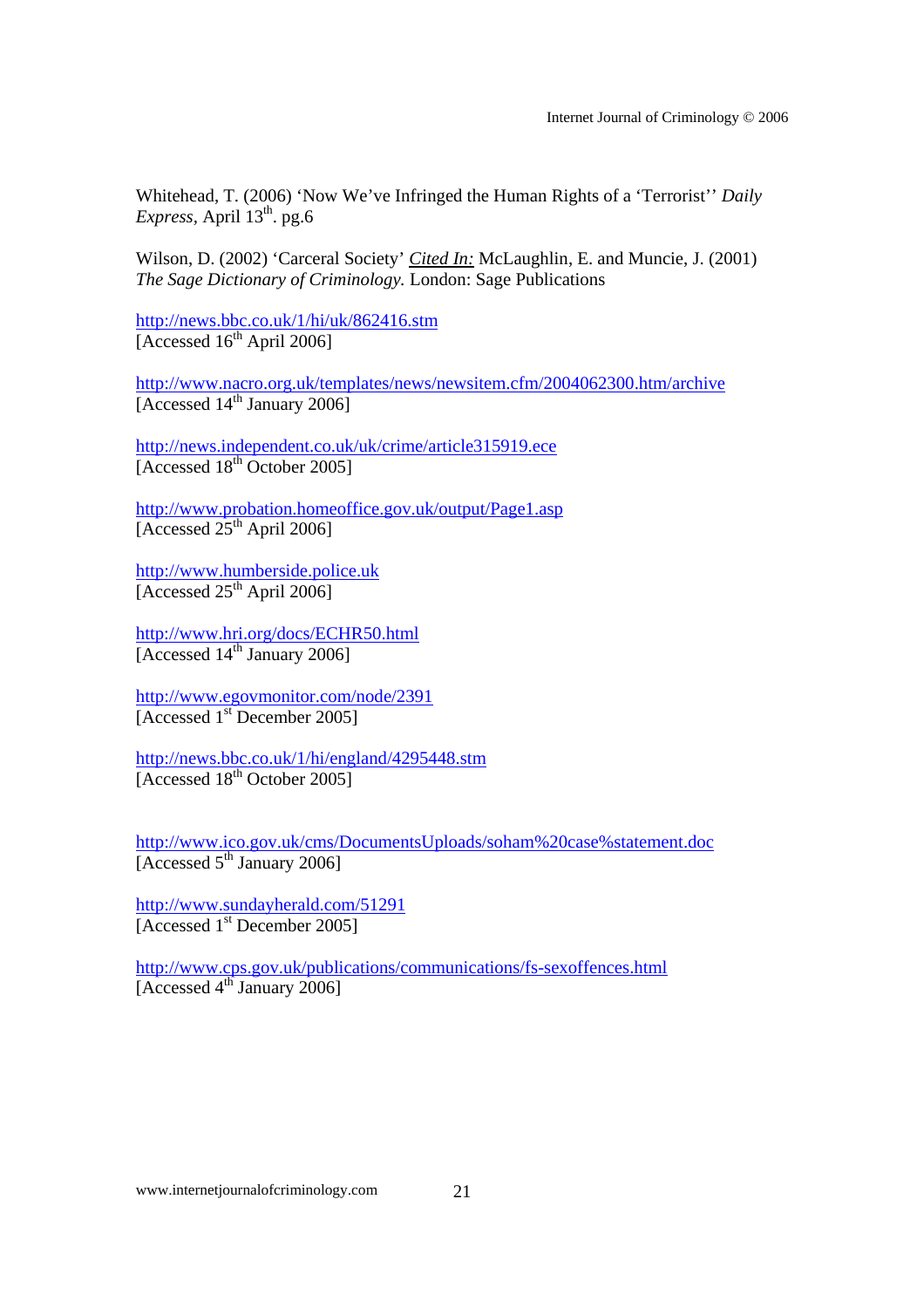## **BIBLIOGRAPHY**

Cohen, S (1979) 'The Punitive City: Notes on the Dispersal of Social Control' *Contemporary Crises,* 3, 339-363

Corbett, C., et al (2003) 'The Violent Reconvictions of Sexual Offenders' *Journal of Sexual Aggression,* vol. 9, no. 1, pp: 31-39

Cowburn, M. (2005) 'Confidentiality and Public Protection: Ethical Dilemmas In Qualitative Research With Adult Male Sex Offenders' *Journal of Sexual Aggression,* vol. 11, no. 1, pp: 49-63

Douglas, M. (1992) *Risk and Blame: Essays in Cultural Theory.* London: Routledge

Driver, F. (1985) 'Power, Space and the Body: A Critical Assessment of Foucault's Discipline and Punish' *Society and Space,* vol. 3, pp: 425-446

Edwards, D. (2003) 'ViSOR – Violent and Sex Offender Register' *Centre for Crime and Justice Studies,* vol. 51: pp. 28-29

Foucault, M. (2003) The Carceral. *In:* Muncie, J. (eds) *Criminological Perspectives Essential Readings.* 2<sup>nd</sup> ed. London: Sage Publications

Gifford, C (2004) 'Right to Know' *Police Review.* Vol: 5 pg. 24-25

Gutting, G. (2005) *Foucault: A Very Short Introduction.* Oxford: Oxford University Press

Hewitt, P. (1982) *The Abuse of Power: Civil Liberties in the United Kingdom.* Oxford: Martin Robertson

Hudson, B. (2001) 'Human Rights, Public Safety and the Probation Service: Defending Justice in the Risk Society' *The Howard Journal of Criminal Justice,* vol. 40, no. 2: pg: 103-113

Kemshall, H. (2003) *Understanding Risk in Criminal Justice.* Maidenhead: Open University Press

Lea, S. J., et al (2003) 'Attrition in Rape Cases' *British Journal of Criminology,* vol. 43, pp: 583-599

Nash, M. (1998) 'Managing Risk – Achieving Protection? The Police and Probation Agendas' *International Journal of Public Sector Management,* vol. 11, no. 4, pp: 252-261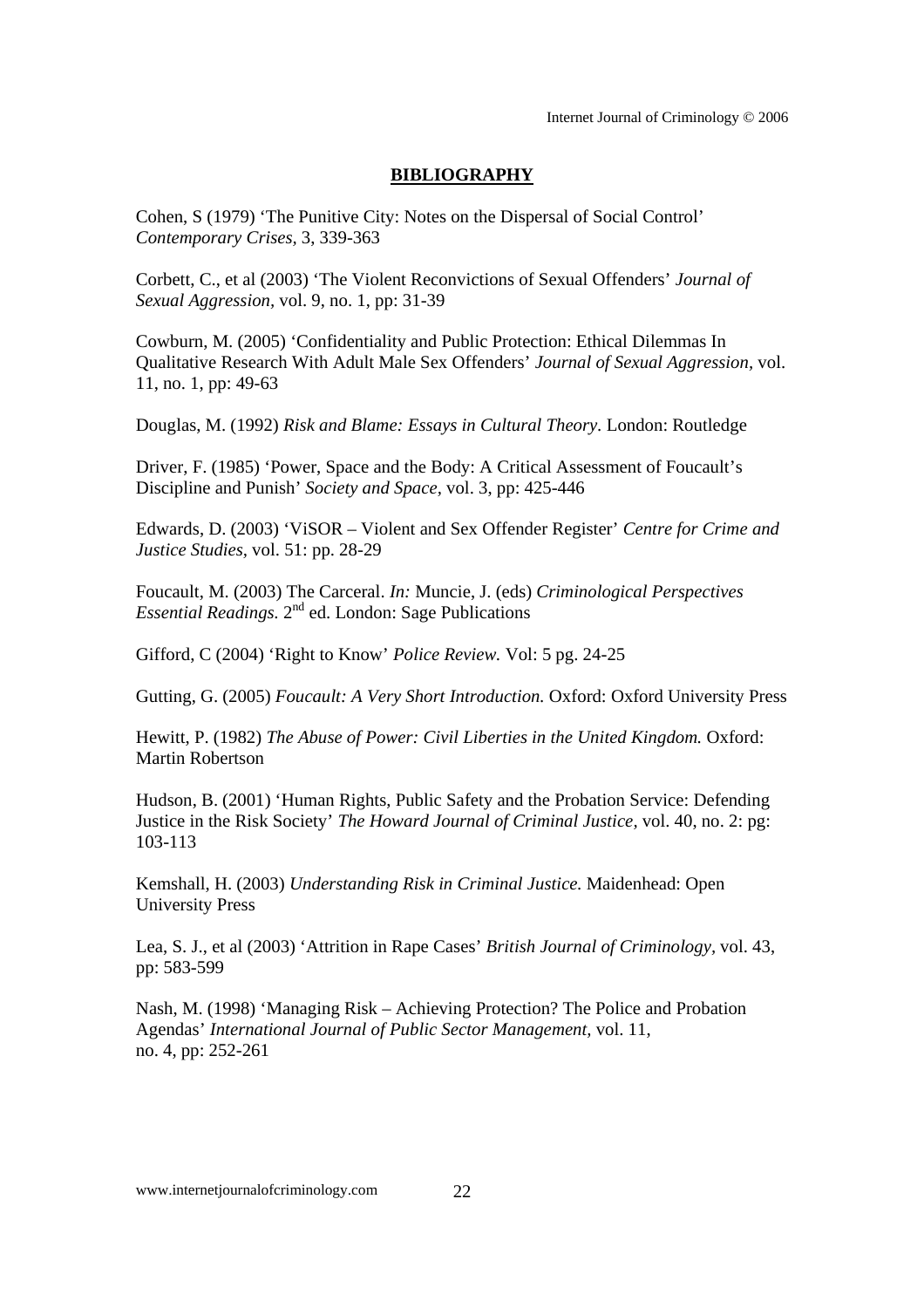Soothill, K., et al. (2005) 'Identifying Future Repeat Danger From Sexual Offenders Against Children: A Focus on Those Convicted and Those Strongly Suspected Of Such Crime' *The Journal of Forensic Psychiatry and Psychology,* vol. 2, pp: 225-247

Stenson, K. and Sullivan, R., eds (2001) *Crime, Risk and Justice.* Cullompton: Willan

Swetnam, D. (2000) *Writing Your Dissertation: How to Plan, Prepare and Present Successful Work.* 3rd ed. Oxford: How To Books Ltd

Tonight Special (2004) *Our Daughter Holly*. London, ITV1, [Video: VHS]

Weber, F. (2002) *Theories of the Information Society.* USA: Routledge

Wells, K. (2005) *Goodbye, Dearest Holly.* London: Psychology News Press

http://www.egovmonitor.com/node/2391 [Accessed 1<sup>st</sup> December 2005]

http://www.sundayherald.com/51291 [Accessed 1<sup>st</sup> December 2005]

http://news.bbc.co.uk/1/hi/uk/3826355.stm [Accessed 18<sup>th</sup> October 2005]

www.liberty-human-rights.org.uk/resources/policy-papers/index.shtml [Accessed 19<sup>th</sup> October 2005]

http://news.bbc.co.uk/hi/uk/4163764.stm  $[Accessed 18<sup>th</sup> October 2005]$ 

http://www.pito.org.uk/what\_we\_do/intelligence\_investigation/visor.htm [Accessed 18th October 2005]

http://news.independent.co.uk/uk/crime/article315919.ece [Accessed 18<sup>th</sup> October 2005]

http://nacro.org.uk/templates/news/newsitem.cfm/2004062300.htm/archive [Accessed  $4^{\text{th}}$  January 2006]

http://www.nacro.org.uk/templates/news/newsitem.cfm/2004061000.htm/archive [Accessed  $4^{\text{th}}$  January 2006]

http://society.guardian.co.uk/children/story/0,,1689260,00.html [Accessed 19<sup>th</sup> January 2006]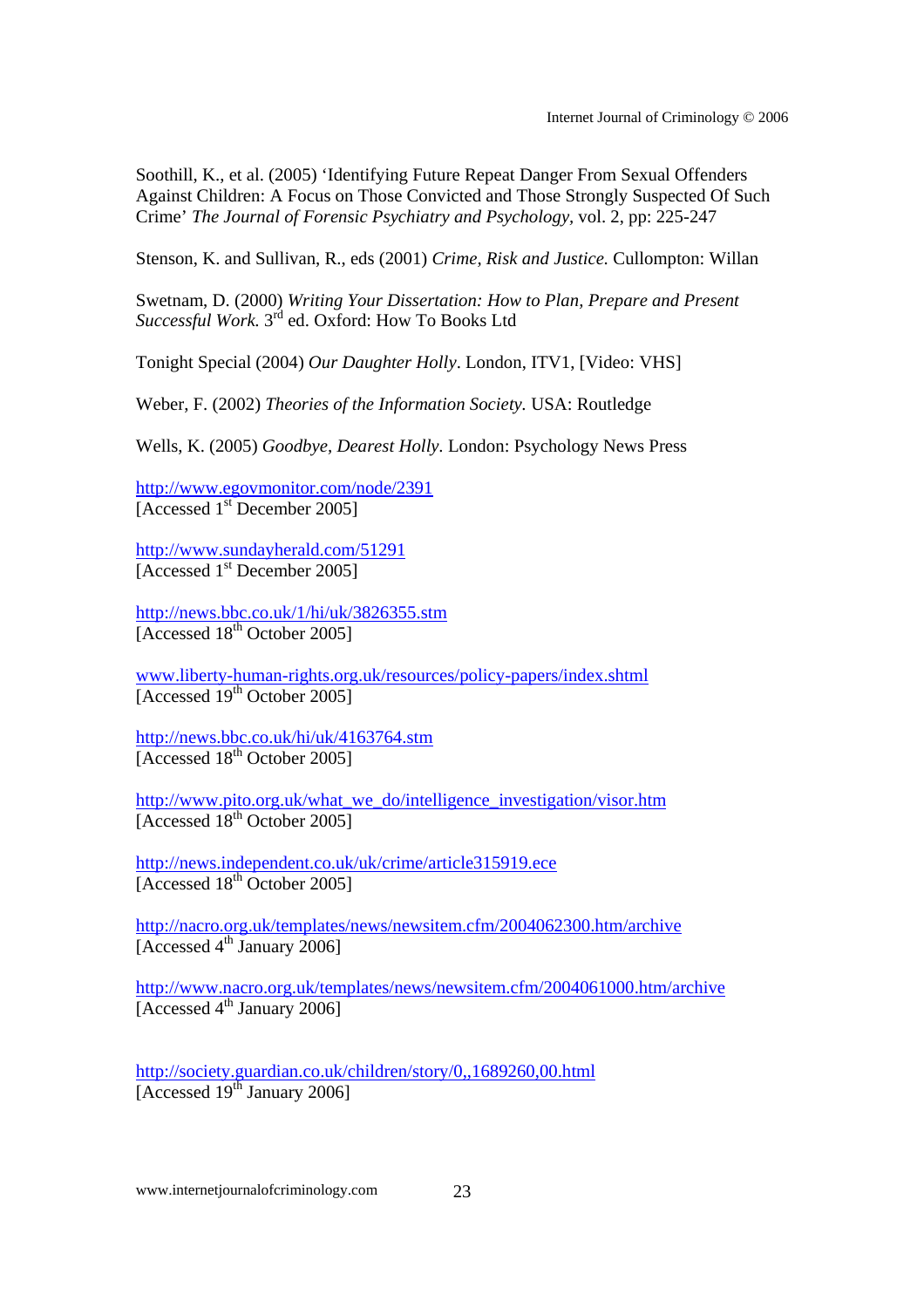Internet Journal of Criminology © 2006

http://www.personneltoday.com/Articles/2004/03/01/23124/protecting+who.htm [Accessed  $19^{th}$  January 2006]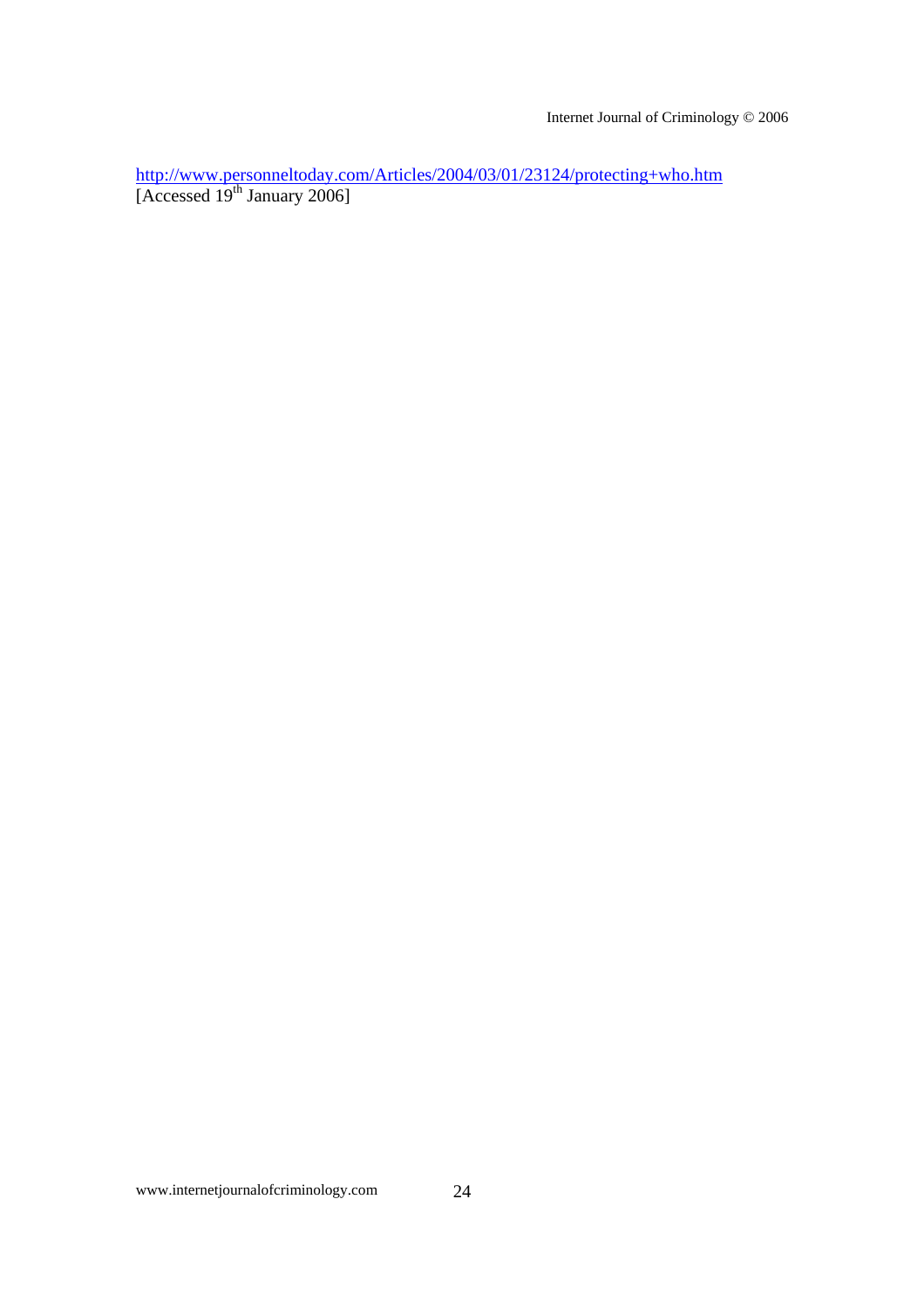# **APPENDIX 1**

A copy of the email that was sent to NACRO, Liberty and Lancashire Constabulary asking them for information surrounding the implementation of ViSOR.

| ē<br>$\mathbf{E} \mathbf{X}$<br>https://mail.hud.ac.uk - Further Information Re: ViSOR - Packard Bell<br>$\blacksquare$                                                                                                                                                                                     |                               |             |                  |                  |                                          |
|-------------------------------------------------------------------------------------------------------------------------------------------------------------------------------------------------------------------------------------------------------------------------------------------------------------|-------------------------------|-------------|------------------|------------------|------------------------------------------|
| <b>A</b> Reply <b>B</b> Reply to all <b>B</b> Forward 日 日 台 区 X<br>C Help<br>                                                                                                                                                                                                                               |                               |             |                  |                  |                                          |
| 3 You forwarded this message on 04/02/2006 19:01.                                                                                                                                                                                                                                                           |                               |             |                  |                  |                                          |
| L.Monchuk H0252585<br>From:<br>Sent: Sat 04/02/2006 18:48                                                                                                                                                                                                                                                   |                               |             |                  |                  |                                          |
| To:                                                                                                                                                                                                                                                                                                         | NOMS@homeoffice.gsi.gov.uk    |             |                  |                  |                                          |
| Cc:<br>Subject:                                                                                                                                                                                                                                                                                             | Further Information Re: ViSOR |             |                  |                  |                                          |
| Attachments:                                                                                                                                                                                                                                                                                                |                               |             |                  |                  |                                          |
|                                                                                                                                                                                                                                                                                                             |                               |             |                  |                  |                                          |
|                                                                                                                                                                                                                                                                                                             |                               |             |                  |                  |                                          |
| Dear Sir/ Madam                                                                                                                                                                                                                                                                                             |                               |             |                  |                  |                                          |
| I am a 3rd year Applied Criminology student at the University of Huddersfield and in the middle of collecting information for my dissertation.                                                                                                                                                              |                               |             |                  |                  |                                          |
| My subject of my dissertation is whether public protection outweighs personal liberties or vice versa. In particular I'm looking into the case surrounding the Soham<br>murders. I am therefore very interested in VISOR and was wondering whether you could provide me with any futher information please. |                               |             |                  |                  |                                          |
| Specifically;                                                                                                                                                                                                                                                                                               |                               |             |                  |                  |                                          |
| - Is the register for cautioned or convicted offenders only, or can individuals with allegations (such as Huntley be placed on the register)??                                                                                                                                                              |                               |             |                  |                  |                                          |
| - Once you are on the list, is your name ever removed from it?                                                                                                                                                                                                                                              |                               |             |                  |                  |                                          |
| In all the information that I have read, it states that ViSOR complies with both the Human Rights and Data Protection Act but there is no further information regarding<br>this.                                                                                                                            |                               |             |                  |                  |                                          |
| I would be extremly grateful if you could provide me with any information, with regard to the above, that you think could help me in my studies.                                                                                                                                                            |                               |             |                  |                  |                                          |
| Thank You                                                                                                                                                                                                                                                                                                   |                               |             |                  |                  |                                          |
| Leanne Monchuk                                                                                                                                                                                                                                                                                              |                               |             |                  |                  |                                          |
|                                                                                                                                                                                                                                                                                                             |                               |             |                  |                  |                                          |
|                                                                                                                                                                                                                                                                                                             |                               |             |                  |                  |                                          |
| e Done<br>Unknown Zone (Mixed)                                                                                                                                                                                                                                                                              |                               |             |                  |                  |                                          |
| <sup>1</sup> start                                                                                                                                                                                                                                                                                          | <b>R</b> PROJECT              | METHODOLOGY | Microsoft Outloo | https://mail.hud | https://mail.hud<br>399 9 5 6 3 5 6 1:43 |

*(5) Personal data processed for any purpose or purposes shall not be kept for longer than is necessary for that purpose or those purposes*  (Bichard Inquiry Report, 2004 pg. 110)